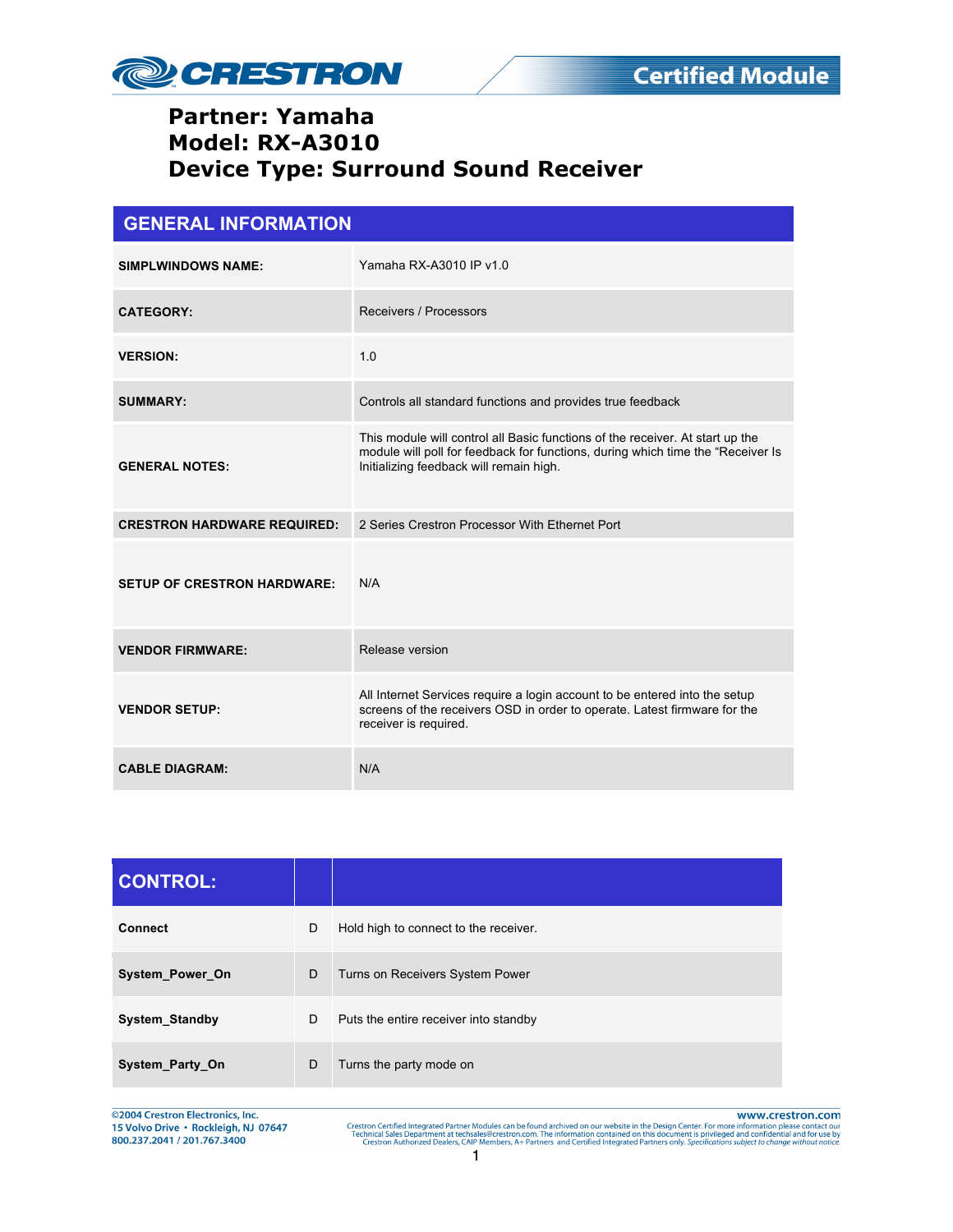

| <b>CONTROL:</b>                      |   |                                                             |
|--------------------------------------|---|-------------------------------------------------------------|
| System_Party_Off                     | D | Turns the party mode off                                    |
| System_Party_Vol_Up                  | D | Ramps the volume up on all zones                            |
| System_Party_Vol_Down                | D | Ramps all the zones volume down                             |
| System_Party_Mute_On                 | D | Mutes all audio zones                                       |
| System_Party_Mute_Off                | D | Turns the mute off on all zones                             |
| Main_HDMI_Output_Off                 | D | Shuts off the HDMI output                                   |
| Main_HDMI_Output_1                   | D | Routes the selected input to HDMI Out 1 Only                |
| Main_HDMI_Output_2                   | D | Routes the current input to HDMI Out 2 only                 |
| Main HDMI Output 1+2                 | D | Routes the selected input to HDMI Outs 1&2 At The Same Time |
| Main_HDMI_Processor_On               | D | Turns on the HDMI processing                                |
| Main_HDMI_Processor_Off              | D | Turns off the HDMI processing                               |
| Main_HDMI_Aspect_Throug<br>h         | D | Changes the HDMI output aspect ratio to Through             |
| Main_HDMI_Aspect_16x9_N<br>ormal     | D | Changes the HDMI output aspect ratio to 16x9 Normal         |
| Main_HDMI_Aspect_Smart_<br>Zoom      | D | Changes the HDMI output aspect ratio to Smart Zoom          |
| Main_HDMI_Resolution_Aut<br>ο        | D | Changes the HDMI resolution to Auto                         |
| Main_HDMI_Resolution_480<br>p_/_576p | D | Changes the HDMI resolution to 480p / 576p                  |
| Main_HDMI_Resolution_720<br>р        | D | Changes the HDMI resolution to 720p                         |
| Main_HDMI_Resolution_108<br>0i       | D | Changes the HDMI resolution to 1080i                        |
| Main HDMI Resolution 108<br>0p       | D | Changes the HDMI resolution to 1080p                        |

@2004 Crestron Electronics, Inc.<br>15 Volvo Drive • Rockleigh, NJ 07647<br>800.237.2041 / 201.767.3400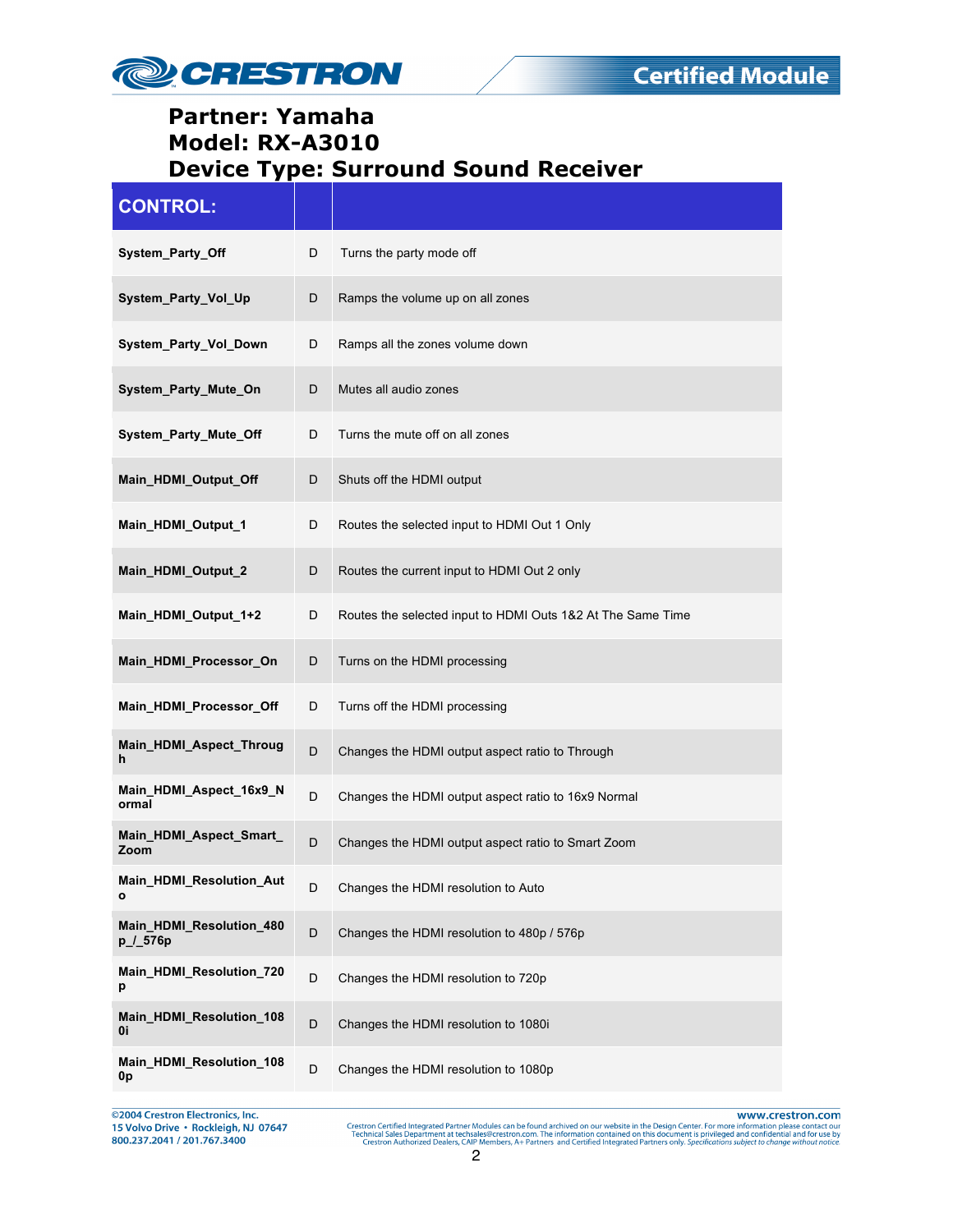

| <b>CONTROL:</b>                  |   |                                              |
|----------------------------------|---|----------------------------------------------|
| Main_HDMI_Resolution_Thr<br>ough | D | Changes the HDMI resolution to through       |
| Main_Power_On                    | D | Turns the main zone power on                 |
| Main Standby                     | D | Puts the main zone onto standby              |
| Main_Sleep_Off                   | D | Turns the main zone sleep timer off          |
| Main_Sleep_120_Minutes           | D | Turns the main zone sleep timer to 120min    |
| Main_Sleep_90_Minutes            | D | Turns the main zone sleep timer to 90min     |
| Main_Sleep_60_Minutes            | D | Turns the main zone sleep timer to 60min     |
| Main_Sleep_30_Minutes            | D | Turns the main zone sleep timer to 30min     |
| Main_Volume_Up                   | D | Ramp the volume up for the main zone         |
| Main_Volume_Down                 | D | Ramp the volume down for the main zone       |
| Main_Initial_Volume_Mode_<br>On  | D | Turns on the main zones initial volume mode  |
| Main_Initial_Volume_Mode_<br>Off | D | Turns off the main zones initial volume mode |
| Main_Mute_On/Off                 | D | Toggles the main zones mute on and off       |
| Main_Mute_On                     | D | Turns the main zones mute on                 |
| Main_Mute_Off                    |   | Turns the main zones mute off                |
| Main_input_*                     | D | Sets the main zone to the * Input            |
| Main_Scene1 *                    | D | Triggers scene * for the main zone           |
| Main_Input_Audio_Type_Au<br>to   | D | Sets the main zone audio input type to auto  |
| Main_Input_Audio_Type_HD<br>ΜI   | D | Sets the main zone audio input type to HDMI  |

@2004 Crestron Electronics, Inc. 15 Volvo Drive · Rockleigh, NJ 07647 800.237.2041 / 201.767.3400

www.crestron.com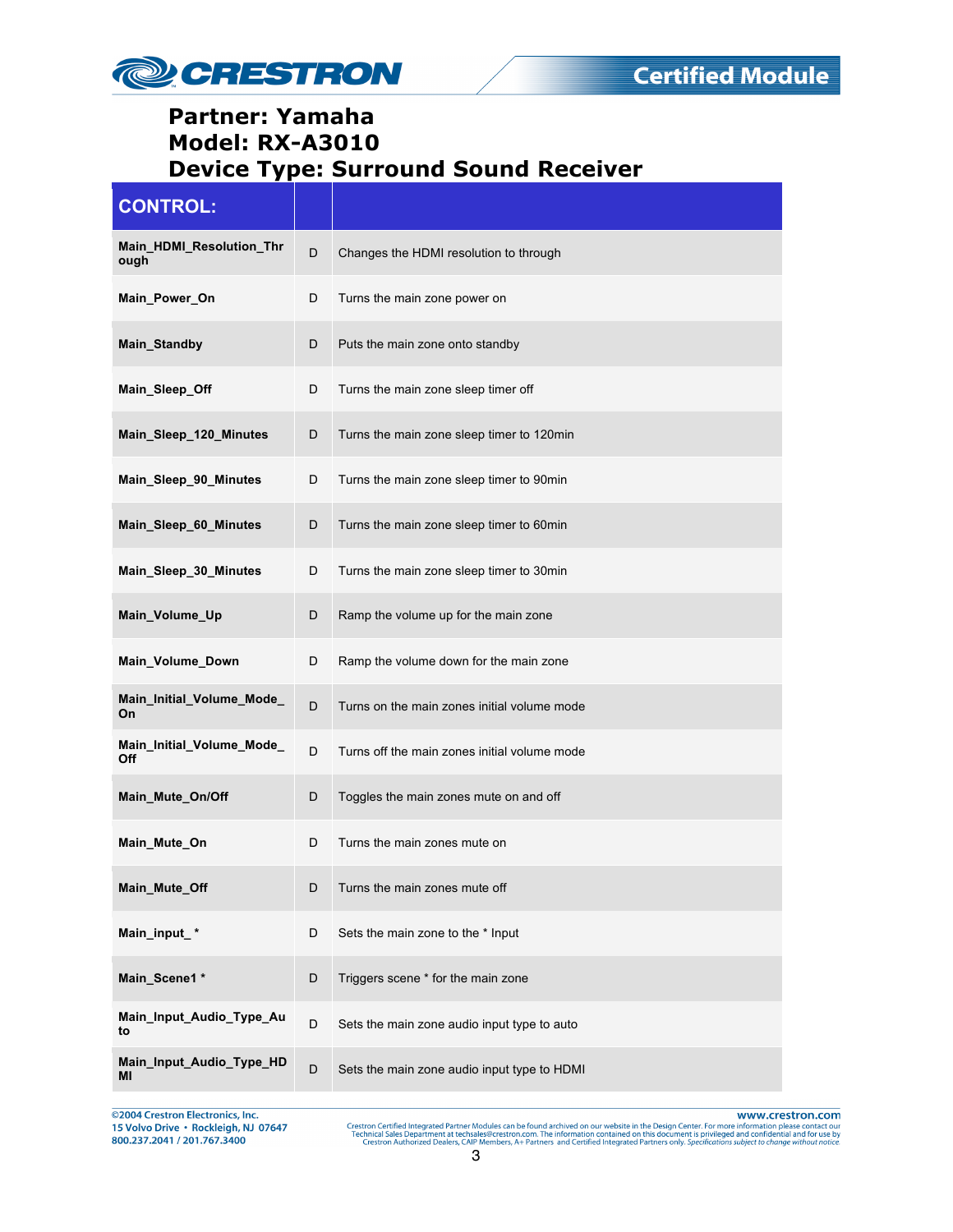

| <b>CONTROL:</b>                        |   |                                                       |
|----------------------------------------|---|-------------------------------------------------------|
| Main_Input_Audio_Type_Co<br>ax/Optical | D | Sets the main zone input audio type to Coax / Optical |
| Main_Input_Audio_Analog                | D | Sets the main zone input audio type to Analog         |
| Main_Decoder_Auto                      | D | Sets the main decoder to auto mode                    |
| Main_Decoder_DTS                       | D | Sets the main decoder to dts mode                     |
| Main_Pure_Diect_Mode_On                | D | Sets the main zone pure direct mode on                |
| Main_Pure_Direct_Mode_Off              | D | Sets the main zone pure direct mode off               |
| Main_Adaptive_Dynamic_Ra<br>nge_Auto   | D | Sets the main zone dynamic range auto                 |
| Main_Adaptive_Dynamic_Ra<br>nge_Off    | D | Sets the main zone dynamic range off                  |
| Main_Lip_Sync_Mode_Manu<br>al          | D | Sets the main zone lip sync mode manual               |
| Main_Lip_Sync_Mode_Auto                | D | Sets the main zone lip sync mode auto                 |
| Main_Straight_Mode_On                  | D | Sets the main zone straight mode on                   |
| Main_Straight_Mode_Off                 | D | Sets the main zone straight mode off                  |
| Main_Sound_Program_*                   | D | Changes the main sound program to *                   |
| Main_Adaptive_DSP_Auto                 | D | Sets the adaptive DSP mode to auto                    |
| Main_Adaptive_DSP_Off                  | D | Sets the adaptive DSP mode to Off                     |
| Main_3D_Cinema_Auto                    | D | Set the 3D Cinema mode to auto                        |
| Main_3D_Cinema_Off                     | D | Set the 3D Cinema mode to off                         |
| Main_EX_Decoder_Mode*                  | D | Sets the ex decoder mode to off                       |
| Main_2_Channel_Decoder *               | D | Sets the 2 channel decoder to *                       |

©2004 Crestron Electronics, Inc.<br>15 Volvo Drive • Rockleigh, NJ 07647<br>800.237.2041 / 201.767.3400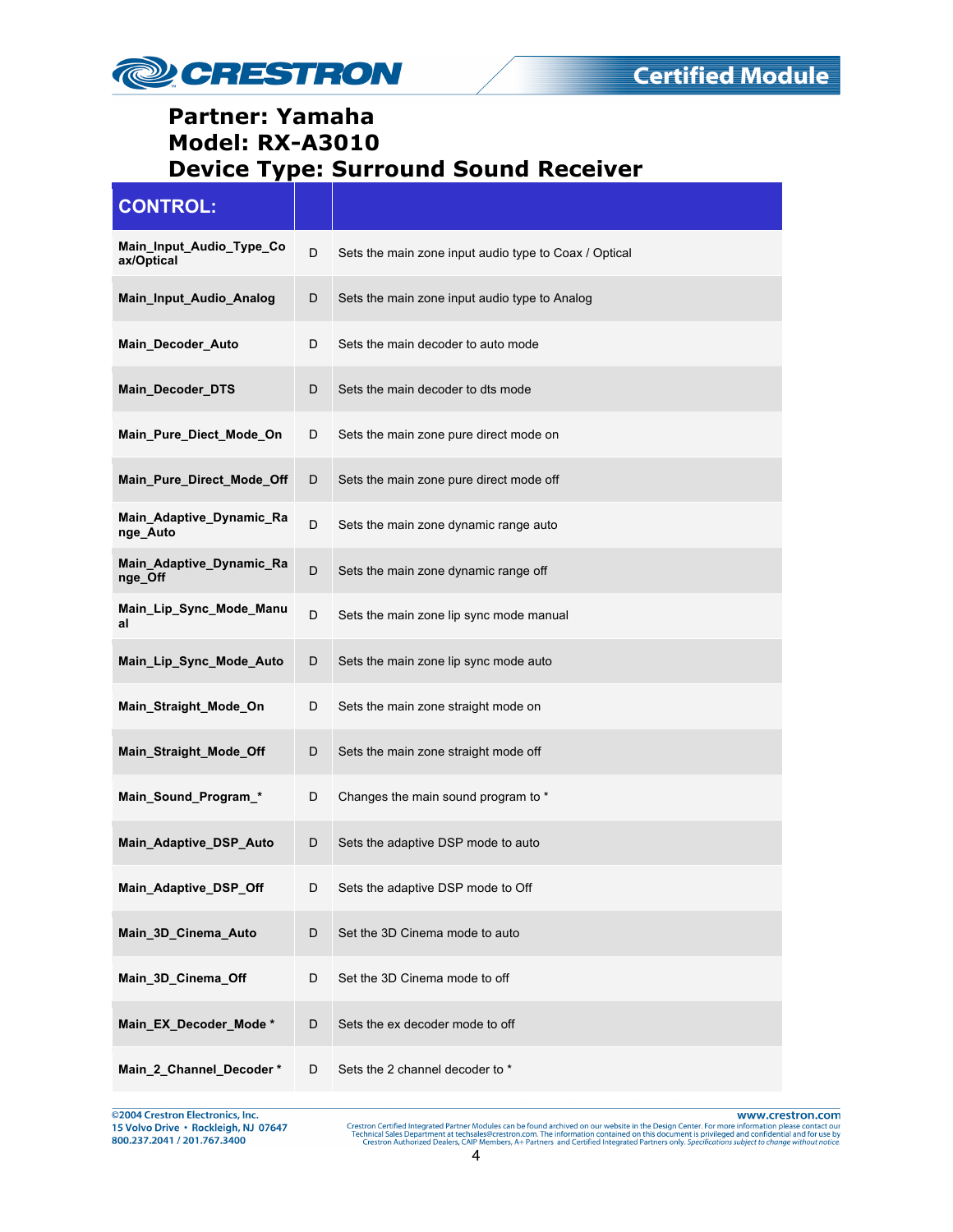

| <b>CONTROL:</b>                   |   |                                                   |
|-----------------------------------|---|---------------------------------------------------|
| Main_Enhancer_On                  | D | Turns on the enhancer mode on                     |
| Main_Enhancer_Off                 | D | Turns on the enhancer mode off                    |
| Zone*_Power_On                    | D | Turns the power on for zone *                     |
| Zone* Standby                     | D | Turns the power off for zone *                    |
| Zone*_Sleep_Off                   | D | Sets the zone * sleep timer to off                |
| Zone*_Sleep_<br>Sleep_120_Minutes | D | Sets the zone * sleep timer to 120 min            |
| Zone*_ Sleep_90_Minutes           | D | Sets the zone * sleep timer to 90 min             |
| Zone*_ Sleep_60_Minutes           | D | Sets the zone * sleep timer to 60 min             |
| Zone*_Sleep_30_Minutes            | D | Sets the zone * sleep timer to 30 min             |
| Zone*_ Volume_Up                  | D | Ramps the volume up for zone *                    |
| Zone*_ Volume_Down                | D | Ramps the volume down for zone *                  |
| Zone*_ Volume_Fixed               | D | Sets the output for zone * to a fixed level       |
| Zone*_ Volume_Variable            | D | Sets the output for zone * to a variable level    |
| Zone*<br>Initial_Volume_Mode_On   | D | Sets the initial volume level mode on for zone *  |
| Zone*<br>Initial_Volume_Mode_Off  |   | Sets the initial volume level mode off for zone * |
| Zone*_ Mute_On/Off                | D | Toggle the zone * mute on and off                 |
| Zone*_ Mute_On                    | D | Mutes the output for zone *                       |
| Zone*_ Mute_Off                   | D | Un mutes the output for zone *                    |
| Zone*_input *                     | D | Set zone * to the * input                         |

@2004 Crestron Electronics, Inc.<br>15 Volvo Drive • Rockleigh, NJ 07647<br>800.237.2041 / 201.767.3400

www.crestron.com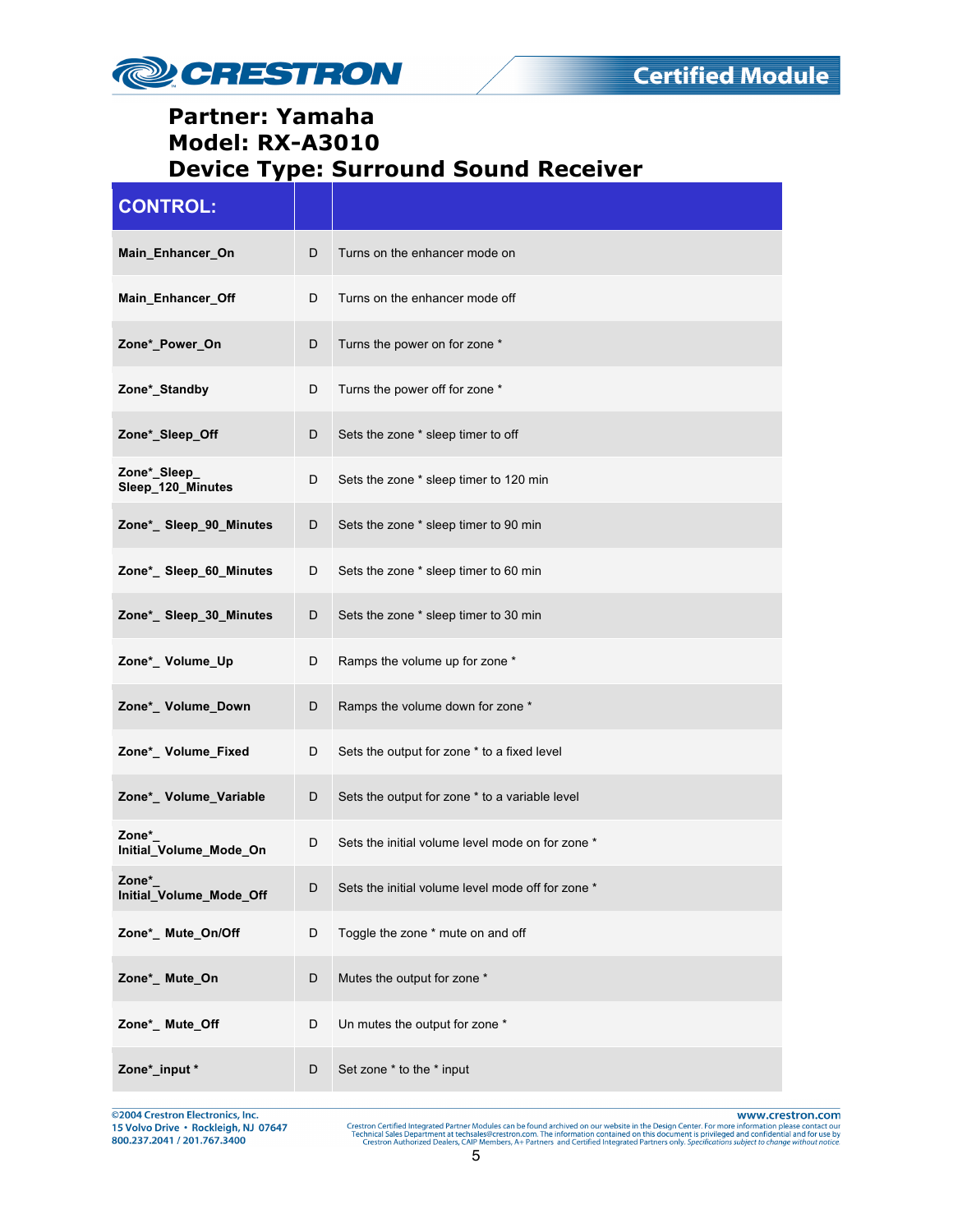

| <b>CONTROL:</b>               |   |                                               |
|-------------------------------|---|-----------------------------------------------|
| Zone*_Scene *                 | D | Triggers scene * for zone *                   |
| Tuner_FM_Band                 | D | Sets the Tuner to the fm band                 |
| Tuner_AM_Band                 | D | Sets the Tuner to the am band                 |
| Tuner_Preset_Mode_Recall      | D | Sets the tuners preset buttons to recall mode |
| Tuner_Preset_Mode_Save        | D | Sets the tuners preset buttons to save mode   |
| Tuner_Audio_Mode_Mono         | D | Sets the tuner to mono mode                   |
| Tuner Audio Mode Auto         | D | Sets the tuner to auto mode                   |
| Tuner_Preset_Up               | D | Selects the next tuner preset                 |
| Tuner_Preset_Down             | D | Selects the previous tuner preset             |
| Tuner_Preset*                 | D | Selects tuner preset *                        |
| Tuner_Auto_Tuning             | D | Sets tuner the auto tuning mode               |
| Tuner_Manual_Tuning           | D | Sets tuner the manual tuning mode             |
| Tuner_HD_Program_*_Selec<br>t | D | Selects the HD Program * for the tuner        |
| Tuner_Program_Up              | D | Sends the tuner program up                    |
| Tuner_Program_Down            | D | Sends the tuner program down                  |
| Tuner_Keypad*                 | D | Selects the tuner keypad * digit              |
| Tuner_Keypad_Clear            | D | Clears the keypad direct tune value           |
| Tuner_Keypad_Enter            | D | Sends the tuner direct tune value             |
| Tuner_Tune_Up                 | D | Tunes the tuner to the next station           |

©2004 Crestron Electronics, Inc.<br>15 Volvo Drive • Rockleigh, NJ 07647<br>800.237.2041 / 201.767.3400

www.crestron.com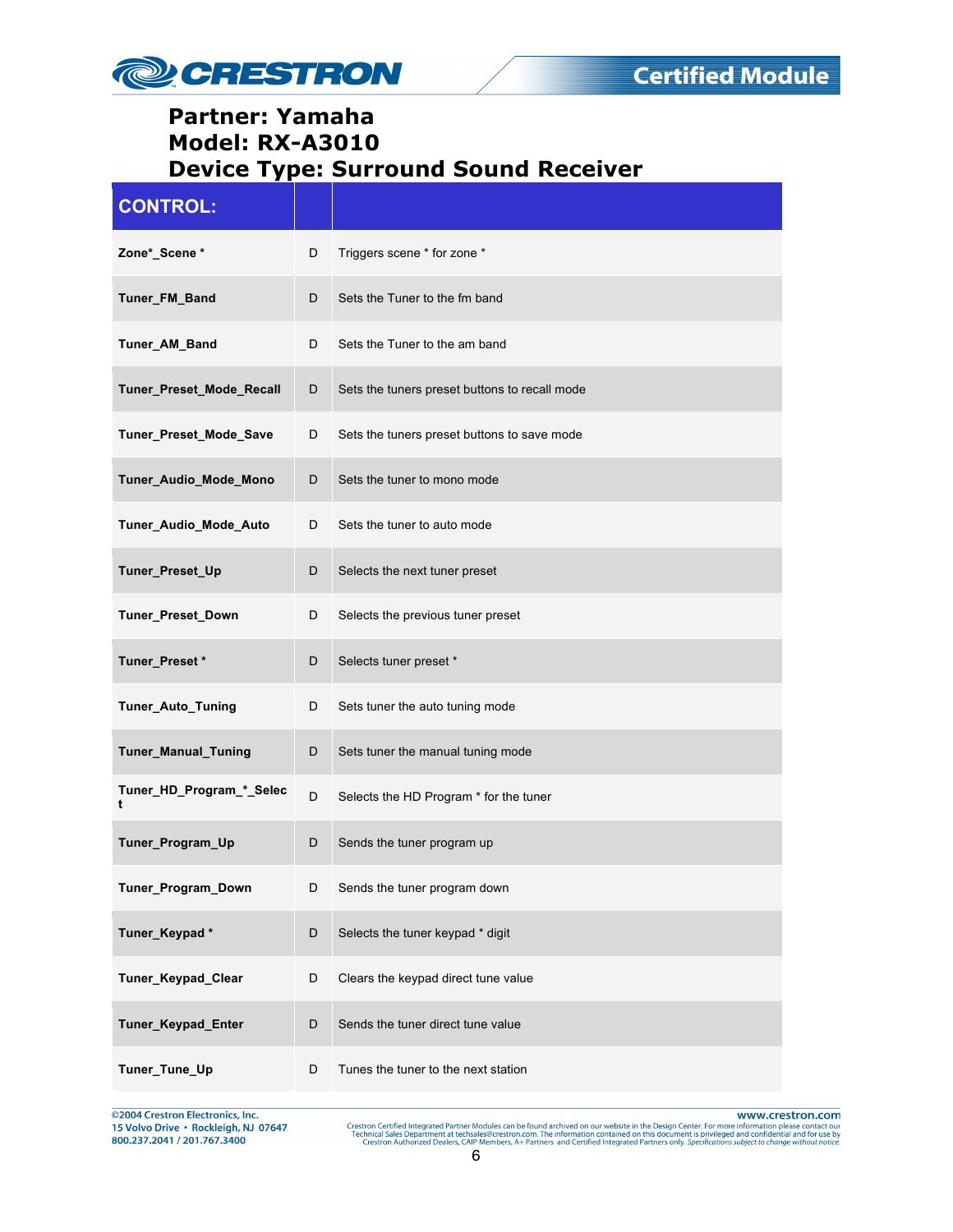

| <b>CONTROL:</b>                         |   |                                                                                          |
|-----------------------------------------|---|------------------------------------------------------------------------------------------|
| Tuner_Tune_Down                         | D | Tunes the tuner to the previous station                                                  |
| Pandora_Play                            | D | Pulse to start playing Pandora                                                           |
| Pandora_Pause                           | D | Pulse to pause Pandora                                                                   |
| Pandora Stop                            | D | Pulse to stop Pandora                                                                    |
| Pandora_Skip_Forward                    | D | Pulse to skip the track forward for Pandora                                              |
| Pandora_Bookmark_Song                   | D | Pulse to bookmark the current song to the Pandora account                                |
| Pandora_Bookmark_Artist                 | D | Pulse to bookmark the current artist to the Pandora account                              |
| Pandora_Thumbs_Up                       | D | Pulse to set the rating to thumbs up on the current track                                |
| Pandora_Thumbs_Down                     | D | Pulse to set the rating to thumbs down on the current track                              |
| Pandora_List_Line*_Select               | D | Pulse to select the item in the Pandora browse list                                      |
| Pandora_List_Page_Up                    | D | Pulse to scroll the Pandora browse list up                                               |
| Pandora_List_Page_Down                  | D | Pulse to scroll the Pandora browse list down                                             |
| Pandora_Memory_Preset_A<br>uto_Save     | D | Pulse to auto save the current Pandora station to the first available memory<br>location |
| Pandora_Memory_Preset_L<br>ocation_Up   | D | Pulse to increment the memory location to store the current Pandora station              |
| Pandora_Memory_Preset_L<br>ocation_Down | D | Pulse to decrement the memory location to store the current Pandora station              |
| Pandora Memory Preset L<br>ocation Save | D | Pulse to store the current Pandora station to the currently selected memory<br>location  |
| Napster_Play                            | D | Pulse to start playing Napster                                                           |
| Napster_Stop                            | D | Pulse to stop Napster                                                                    |
| Napster_Skip_Forward                    | D | Pulse to skip the Napster track forward                                                  |

@2004 Crestron Electronics, Inc. 15 Volvo Drive · Rockleigh, NJ 07647 800.237.2041 / 201.767.3400

www.crestron.com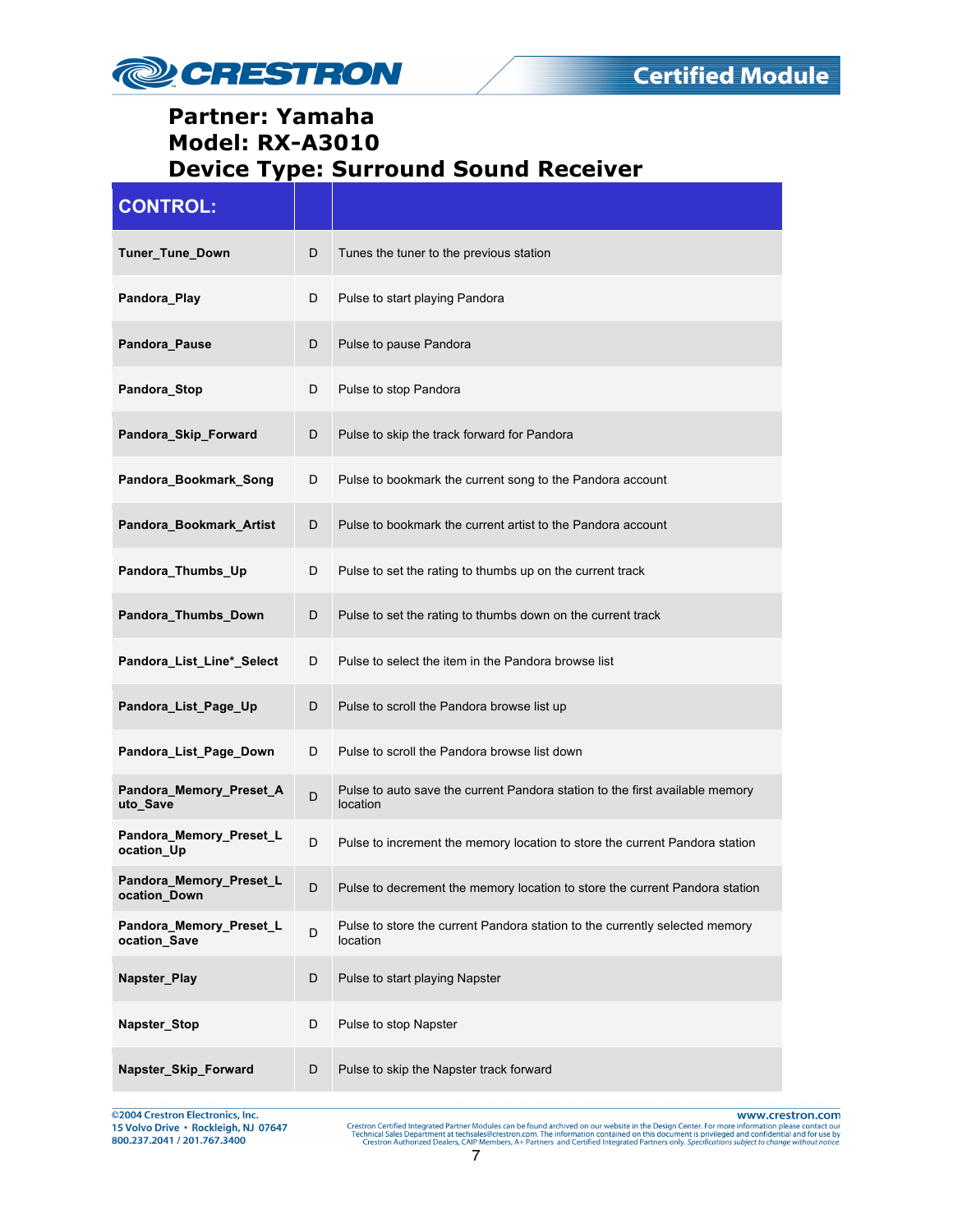

| <b>CONTROL:</b>                         |   |                                                                                          |
|-----------------------------------------|---|------------------------------------------------------------------------------------------|
| Napster_Skip_Reverse                    | D | Pulse to skip the Napster track back                                                     |
| Napster_Repeat_Mode                     | D | Pulse to cycle through the Napster repeat modes                                          |
| Napster_Repeat_Off                      | D | Pulse to turn the Napster repeat mode off                                                |
| Napster_Repeat_Single                   | D | Pulse to turn the Napster repeat mode to single                                          |
| Napster_Repeat_All                      | D | Pulse to turn the Napster repeat mode to all                                             |
| Napster_Shuffle_Mode                    | D | Pulse to cycle through the Napster shuffle modes                                         |
| Napster_Shuffle_Off                     | D | Pulse to turn the Napster shuffle mode off                                               |
| Napster_Shuffle_On                      | D | Pulse to turn the Napster shuffle mode on                                                |
| Napster_List_Line*_Select               | D | Pulse to select the item in the Napster browse list                                      |
| Napster_List_Back                       | D | Pulse to go back a level in the Napster browse list                                      |
| Napster_List_Page_Up                    | D | Pulse to scroll up a page in the Napster browse list                                     |
| Napster_List_Page_Down                  | D | Pulse to scroll down a page in the Napster browse list                                   |
| Napster_List_Page_Up                    | D | Pulse to scroll the Napster browse list up                                               |
| Napster_List_Page_Down                  | D | Pulse to scroll the Napster browse list down                                             |
| Napster_Memory_Preset_Au<br>to_Save     | D | Pulse to auto save the current Napster station to the first available memory<br>location |
| Napster_Memory_Preset_Lo<br>cation_Up   | D | Pulse to increment the memory location to store the current Napster station              |
| Napster_Memory_Preset_Lo<br>cation Down | D | Pulse to decrement the memory location to store the current Napster station              |
| Napster_Memory_Preset_Lo<br>cation_Save | D | Pulse to save the current station to the selected memory location                        |
| Siriusir Play                           | D | Pulse to start playing Siriusir                                                          |

@2004 Crestron Electronics, Inc.<br>15 Volvo Drive • Rockleigh, NJ 07647<br>800.237.2041 / 201.767.3400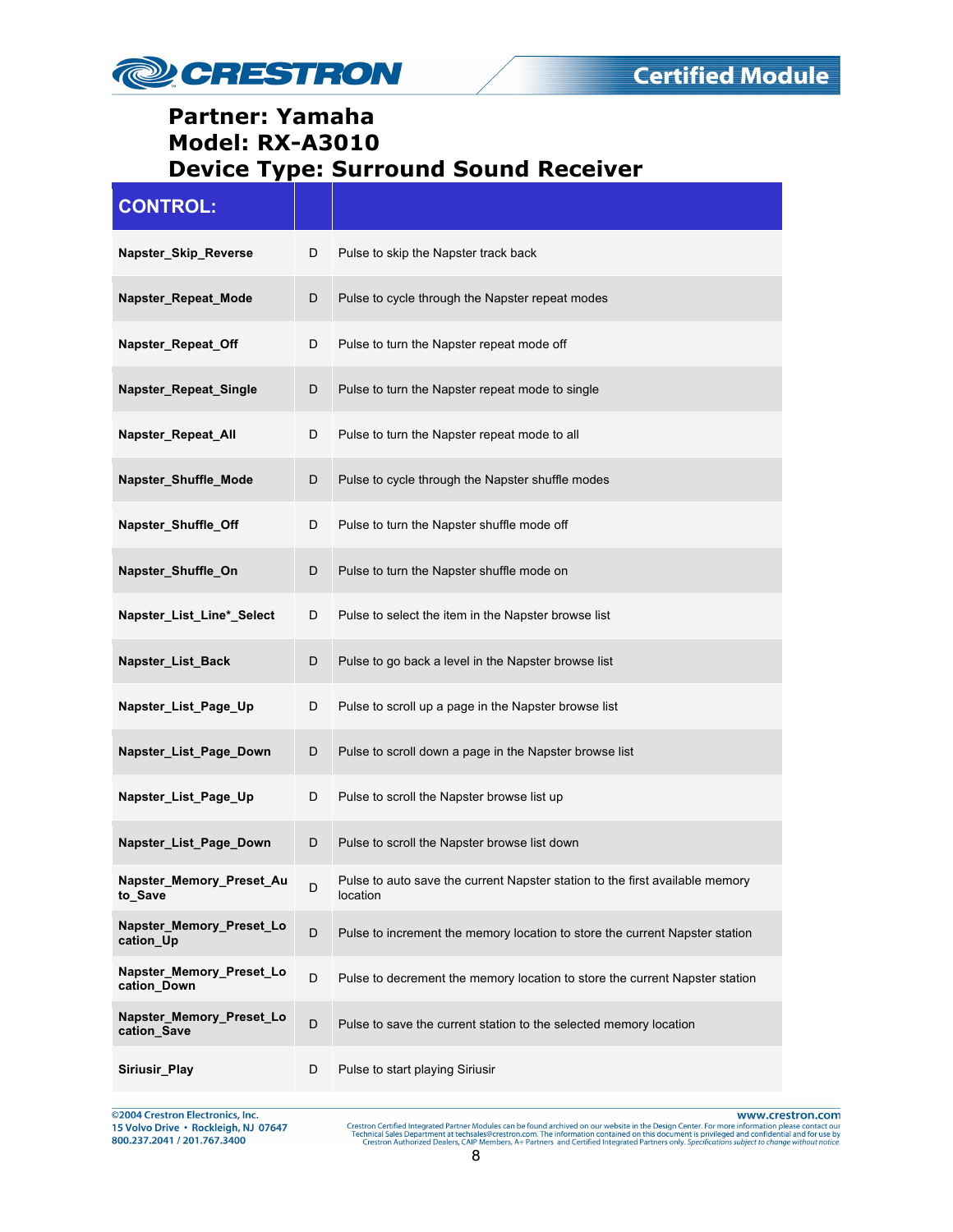

| <b>CONTROL:</b>                             |   |                                                                                           |
|---------------------------------------------|---|-------------------------------------------------------------------------------------------|
| Siriusir_Stop                               | D | Pulse to stop Siriusir                                                                    |
| Siriusir_List_Line*_Select                  | D | Pulse to select the item in the Siriusir browse list                                      |
| Siriusir_List_Back                          | D | Pulse to go back a level in the Siriusir browse list                                      |
| Siriusir_List_Page_Up                       | D | Pulse to scroll up a page in the Siriusir browse list                                     |
| Siriusir_List_Page_Down                     | D | Pulse to scroll down a page in the Siriusir browse list                                   |
| Siriusir_List_Page_Up                       | D | Pulse to scroll the Siriusir browse list up                                               |
| Siriusir_List_Page_Down                     | D | Pulse to scroll the Siriusir browse list down                                             |
| <b>Siriusir Memory Preset Aut</b><br>o_Save | D | Pulse to auto save the current Siriusir station to the first available memory<br>location |
| Siriusir_Memory_Preset_Lo<br>cation Up      | D | Pulse to increment the memory location to store the current Siriusir station              |
| Siriusir_Memory_Preset_Lo<br>cation_Down    | D | Pulse to decrement the memory location to store the current Siriusir station              |
| Siriusir_Memory_Preset_Lo<br>cation_Save    | D | Pulse to save the current Siriusir station to the selected memory location                |
| Rhapsody_Play                               | D | Pulse to start playing Rhapsody                                                           |
| <b>Rhapsody_Pause</b>                       | D | Pulse to pause Rhapsody                                                                   |
| Rhapsody_Stop                               | D | Pulse to stop Rhapsody                                                                    |
| Rhapsody_Skip_Forward                       | D | Pulse to skip the Rhapsody track forward                                                  |
| Rhapsody_Skip_Reverse                       | D | Pulse to skip the Rhapsody track back                                                     |
| Rhapsody_Repeat_Mode                        | D | Pulse to cycle through the Rhapsody repeat modes                                          |
| Rhapsody_Repeat_Off                         | D | Pulse to turn the Rhapsody repeat mode off                                                |
| Rhapsody_Repeat_Single                      | D | Pulse to turn the Rhapsody repeat mode to single                                          |

@2004 Crestron Electronics, Inc.<br>15 Volvo Drive • Rockleigh, NJ 07647<br>800.237.2041 / 201.767.3400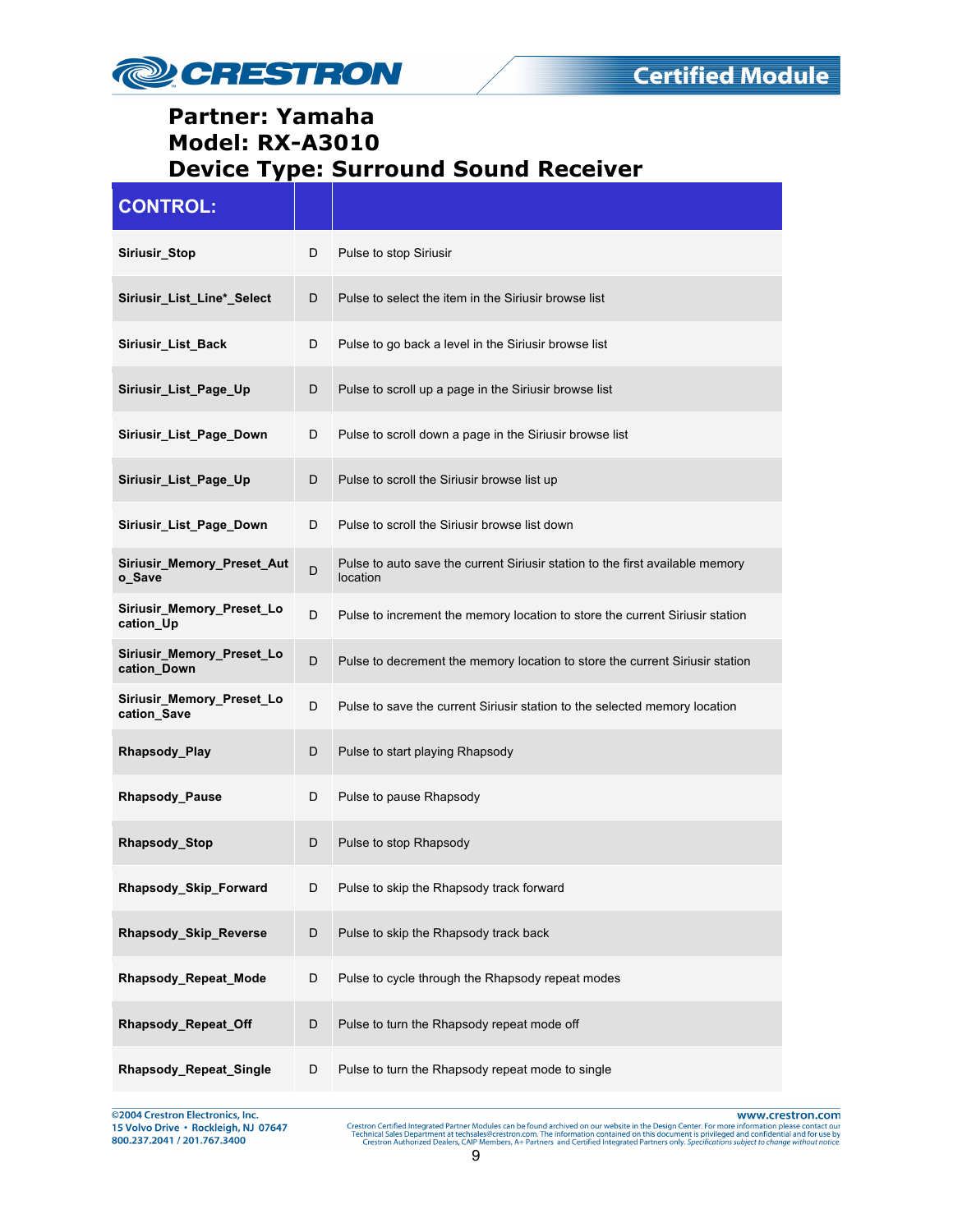

| <b>CONTROL:</b>                          |             |                                                                                           |
|------------------------------------------|-------------|-------------------------------------------------------------------------------------------|
| Rhapsody_Repeat_All                      | D           | Pulse to turn the Rhapsody repeat mode to all                                             |
| Rhapsody_Shuffle_Mode                    | D           | Pulse to cycle through the Rhapsody shuffle modes                                         |
| Rhapsody_Shuffle_Off                     | D           | Pulse to turn the Rhapsody shuffle mode off                                               |
| Rhapsody_Shuffle_On                      | D           | Pulse to turn the Rhapsody shuffle mode on                                                |
| Rhapsody_List_Line*_Select               | D           | Pulse to select the item in the Rhapsody browse list                                      |
| Rhapsody_List_Back                       | D           | Pulse to go back a level in the Rhapsody browse list                                      |
| Rhapsody_List_Page_Up                    | D           | Pulse to scroll up a page in the Rhapsody browse list                                     |
| Rhapsody List Page Down                  | D           | Pulse to scroll down a page in the Rhapsody browse list                                   |
| Rhapsody_List_Page_Up                    | D           | Pulse to scroll the Rhapsody browse list up                                               |
| Rhapsody_List_Page_Down                  | D           | Pulse to scroll the Rhapsody browse list down                                             |
| Rhapsody_Memory_Preset_<br>Auto_Save     | D           | Pulse to auto save the current Rhapsody station to the first available memory<br>location |
| Rhapsody_Memory_Preset_<br>Location_Up   | D           | Pulse to increment the memory location to store the current Rhapsody station              |
| Rhapsody_Memory_Preset_<br>Location_Down | D           | Pulse to increment the memory location to store the current Rhapsody station              |
| Rhapsody_Memory_Preset_<br>Location_Save | $\mathsf D$ | Pulse to save the current Rhapsody station to the selected memory location                |
| PC_Play                                  | D           | Pulse to start playing PC                                                                 |
| PC_Pause                                 | D           | Pulse to pause PC                                                                         |
| PC_Stop                                  | D           | Pulse to stop PC                                                                          |
| PC_Skip_Forward                          | D           | Pulse to skip the PC track forward                                                        |
| PC_Skip_Reverse                          | D           | Pulse to skip the PC track back                                                           |

@2004 Crestron Electronics, Inc.<br>15 Volvo Drive • Rockleigh, NJ 07647 800.237.2041 / 201.767.3400

www.crestron.com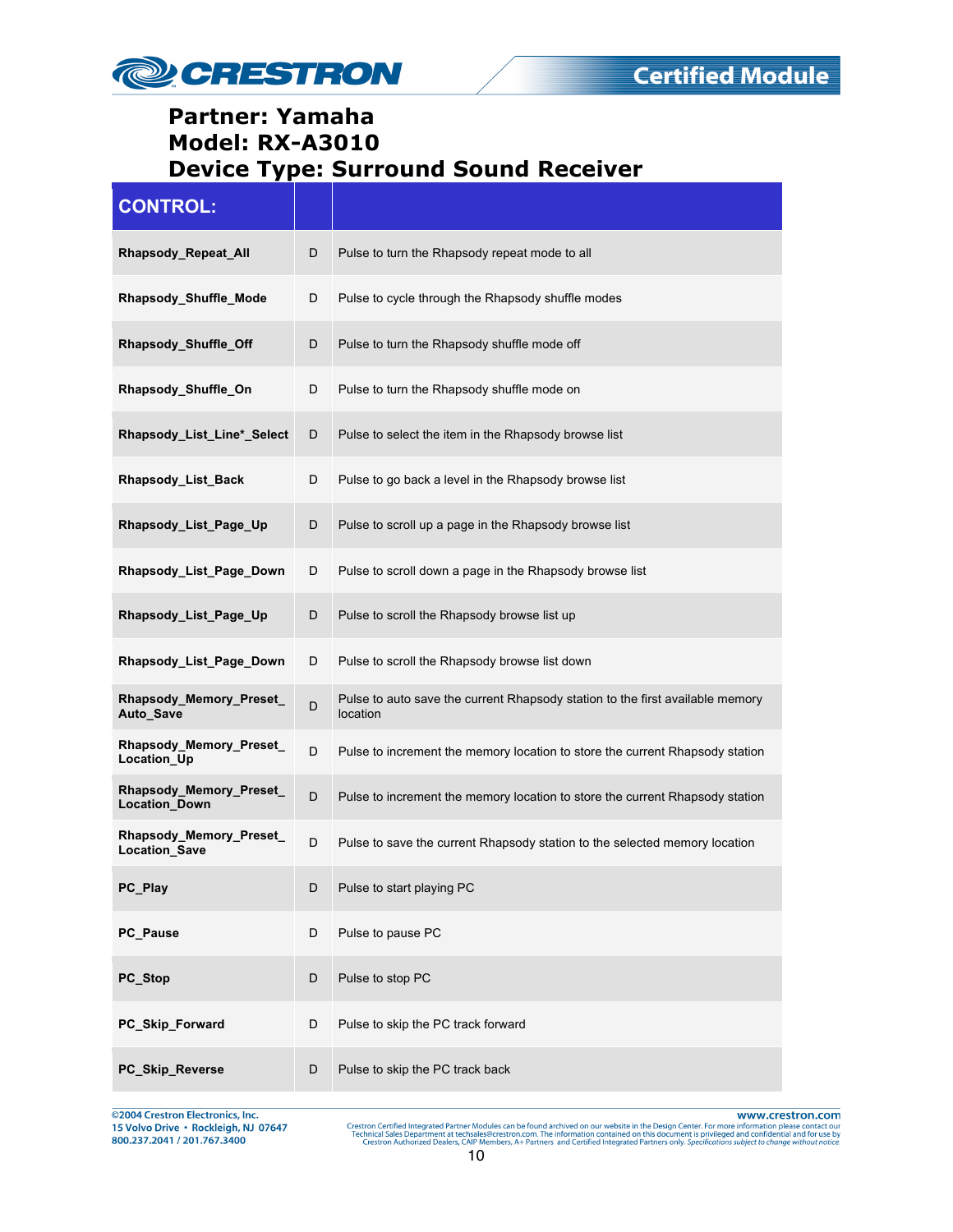

| <b>CONTROL:</b>                    |   |                                                                                  |
|------------------------------------|---|----------------------------------------------------------------------------------|
| PC_Repeat_Mode                     | D | Pulse to cycle through the PC repeat modes                                       |
| PC_Repeat_Off                      | D | Pulse to turn the PC repeat mode off                                             |
| PC_Repeat_Single                   | D | Pulse to turn the PC repeat mode to single                                       |
| PC_Repeat_All                      | D | Pulse to turn the PC repeat mode to all                                          |
| PC_Shuffle_Mode                    | D | Pulse to cycle through the PC shuffle modes                                      |
| PC_Shuffle_On                      | D | Pulse to turn the PC shuffle mode On                                             |
| PC_Shuffle_Off                     | D | Pulse to turn the PC shuffle mode to Off                                         |
| PC_List_Line*_Select               | D | Pulse to select the item in the PC browse list                                   |
| PC_List_Back                       | D | Pulse to go back a level in the PC browse list                                   |
| PC_List_Page_Up                    | D | Pulse to scroll up a page in the PC browse list                                  |
| PC_List_Page_Down                  | D | Pulse to scroll down a page in the PC browse list                                |
| PC_List_Page_Up                    | D | Pulse to scroll the PC browse list up                                            |
| PC_List_Page_Down                  | D | Pulse to scroll the PC browse list down                                          |
| PC_Memory_Preset_Auto_S<br>ave     | D | Pulse to auto save the current PC station to the first available memory location |
| PC_Memory_Preset_Locatio<br>n_Up   | D | Pulse to increment the memory location to store the current PC station           |
| PC_Memory_Preset_Locatio<br>n_Down | D | Pulse to decrement the memory location to store the current PC station           |
| PC_Memory_Preset_Locatio<br>n_Save | D | Pulse to save the current PC station to the selected memory location             |
| <b>NET RADIO_Play</b>              | D | Pulse to start playing NET RADIO                                                 |
| <b>NET RADIO_Stop</b>              | D | Pulse to stop NET RADIO                                                          |

@2004 Crestron Electronics, Inc.<br>15 Volvo Drive • Rockleigh, NJ 07647<br>800.237.2041 / 201.767.3400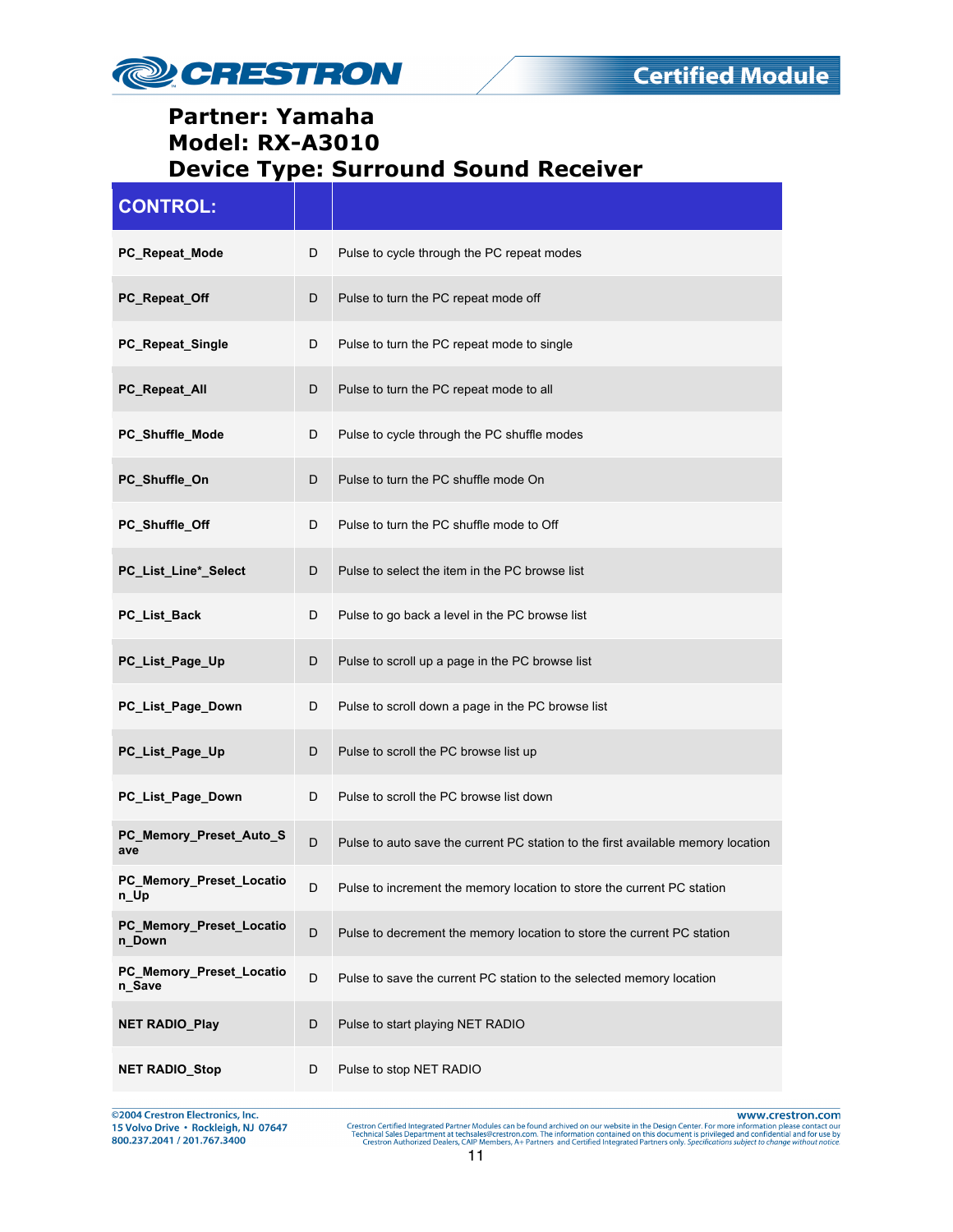

| <b>CONTROL:</b>                                     |   |                                                                                            |
|-----------------------------------------------------|---|--------------------------------------------------------------------------------------------|
| <b>NET RADIO_Skip_Forward</b>                       | D | Pulse to skip the NET RADIO track forward                                                  |
| <b>NET RADIO Skip Reverse</b>                       | D | Pulse to skip the NET RADIO track back                                                     |
| <b>NET</b><br>RADIO_List_Line*_Select               | D | Pulse to select the item in the NET RADIO browse list                                      |
| <b>NET RADIO List Back</b>                          | D | Pulse to go back a level in the NET RADIO browse list                                      |
| NET RADIO_List_Page_Up                              | D | Pulse to scroll up a page in the NET RADIO browse list                                     |
| <b>NET</b><br>RADIO List Page Down                  | D | Pulse to scroll down a page in the NET RADIO browse list                                   |
| NET RADIO_List_Page_Up                              | D | Pulse to scroll the NET RADIO browse list up                                               |
| <b>NET</b><br>RADIO_List_Page_Down                  | D | Pulse to scroll the NET RADIO browse list down                                             |
| <b>NET</b><br>RADIO_Memory_Preset_Aut<br>o Save     | D | Pulse to auto save the current NET RADIO station to the first available memory<br>location |
| NET<br>RADIO_Memory_Preset_Loc<br>ation_Up          | D | Pulse to increment the memory location to store the current NET RADIO station              |
| <b>NET</b><br>RADIO_Memory_Preset_Loc<br>ation_Down | D | Pulse to decrement the memory location to store the current NET RADIO<br>station           |
| <b>NET</b><br>RADIO_Memory_Preset_Loc<br>ation_Save | D | Pulse to save the current Net Radio station to the selected memory location                |
| USB_Play                                            | D | Pulse to start playing USB                                                                 |
| <b>USB Pause</b>                                    | D | Pulse to pause USB                                                                         |
| USB_Stop                                            | D | Pulse to stop USB                                                                          |
| <b>USB_Skip_Forward</b>                             | D | Pulse to skip the USB track forward                                                        |
| <b>USB_Skip_Reverse</b>                             | D | Pulse to skip the USB track back                                                           |
| <b>USB_Repeat_Mode</b>                              | D | Pulse to cycle through the USB repeat modes                                                |

@2004 Crestron Electronics, Inc.<br>15 Volvo Drive • Rockleigh, NJ 07647<br>800.237.2041 / 201.767.3400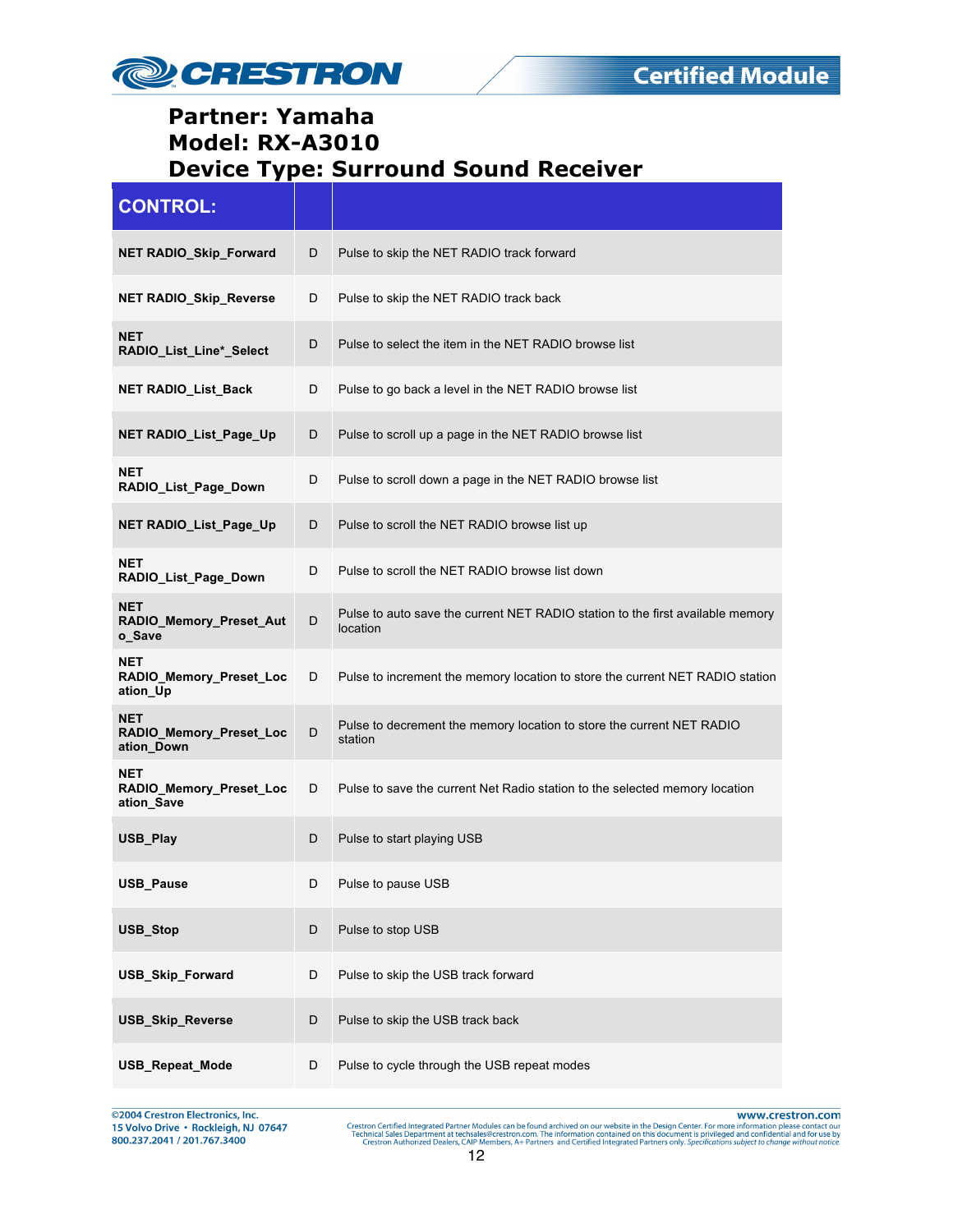

| <b>CONTROL:</b>                     |   |                                                                                      |
|-------------------------------------|---|--------------------------------------------------------------------------------------|
| USB_Repeat_*                        | D | Pulse to turn the USB repeat mode *                                                  |
| USB_Shuffle_Mode                    | D | Pulse to cycle through the USB shuffle modes                                         |
| USB_Shuffle_*                       | D | Pulse to turn the USB shuffle mode to *                                              |
| USB_List_Line*_Select               | D | Pulse to select the item in the USB browse list                                      |
| <b>USB List Back</b>                | D | Pulse to go back a level in the USB browse list                                      |
| USB_List_Page_Up                    | D | Pulse to scroll up a page in the USB browse list                                     |
| <b>USB List Page Down</b>           | D | Pulse to scroll down a page in the USB browse list                                   |
| USB_Memory_Preset_Auto_<br>Save     | D | Pulse to auto save the current USB station to the first available memory<br>location |
| USB_Memory_Preset_Locati<br>on_Up   | D | Pulse to increment the memory location to store the current USB station              |
| USB_Memory_Preset_Locati<br>on Down | D | Pulse to decrement the memory location to store the current USB station              |
| USB_Memory_Preset_Locati<br>on_Save | D | Pulse to save the current USB station to the selected memory location                |
| <b>Bluetooth_Start_Pairing</b>      | D | Pulse to start the pairing process for the Bluetooth interface                       |
| Bluetooth_Cancel_Pairing            | D | Pulse to cancel the pairing process for the Bluetooth interface                      |
| <b>Bluetooth_Connect</b>            | D | Pulse to connect the Bluetooth interface to the paired device                        |
| <b>Bluetooth_Disconnect</b>         | D | Pulse to disconnect the Bluetooth interface to the paired device                     |
| <b>Bluetooth_Play</b>               | D | Pulse to play the Bluetooth device                                                   |
| <b>Bluetooth_Pause</b>              | D | Pulse to pause the Bluetooth device                                                  |
| <b>Bluetooth_Stop</b>               | D | Pulse to stop the Bluetooth device                                                   |
| Bluetooth_Skip_Forward              | D | Pulse to skip the current Bluetooth device track forward                             |

©2004 Crestron Electronics, Inc.<br>15 Volvo Drive • Rockleigh, NJ 07647<br>800.237.2041 / 201.767.3400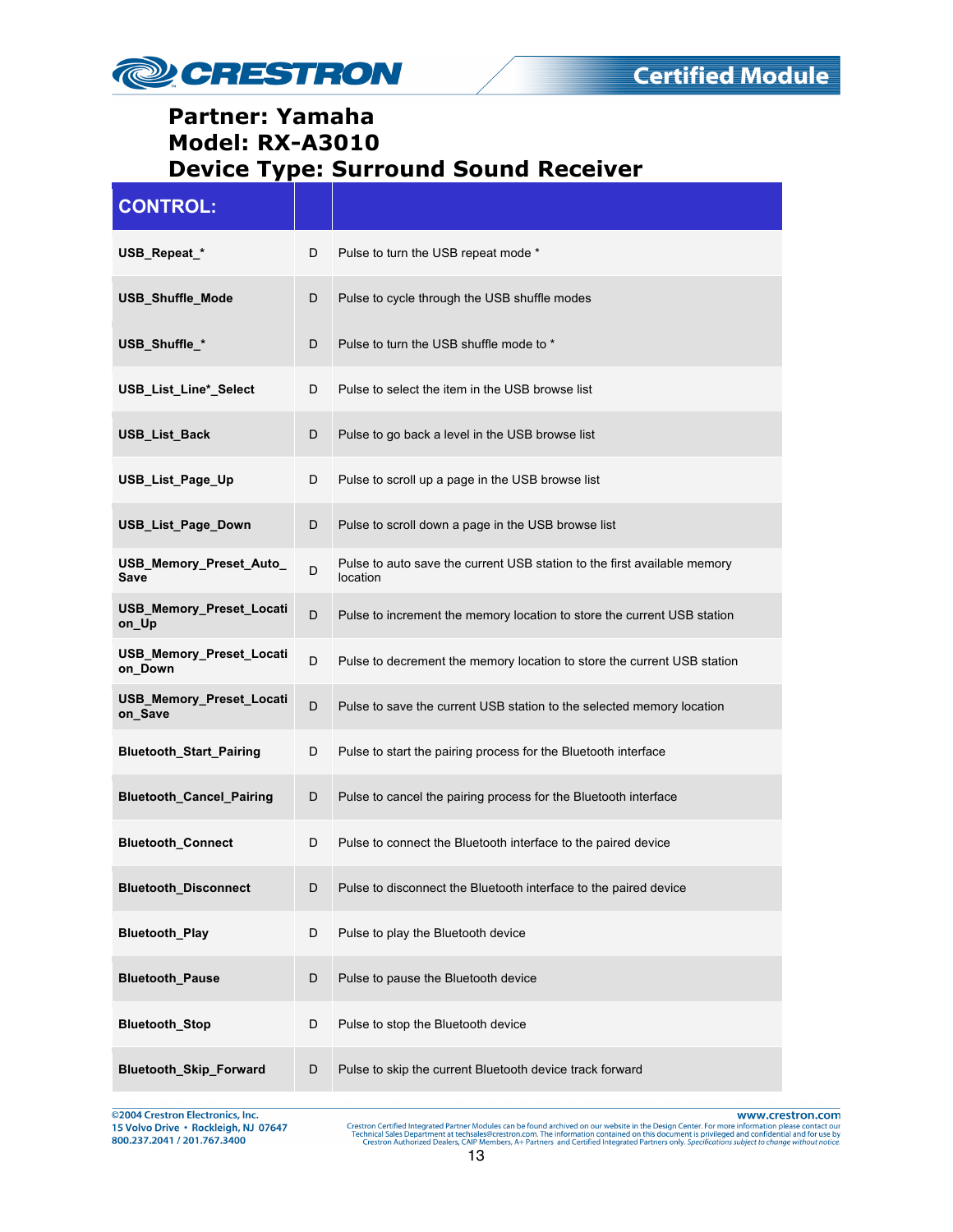

| <b>CONTROL:</b>                 |   |                                                               |
|---------------------------------|---|---------------------------------------------------------------|
| <b>Bluetooth Skip Reverse</b>   | D | Pulse to skip the current Bluetooth device track back         |
| iPod_Play                       | D | Pulse to start playing iPod                                   |
| iPod_Pause                      | D | Pulse to pause iPod                                           |
| iPod_Stop                       | D | Pulse to stop iPod                                            |
| iPod_Skip_Forward               | D | Pulse to skip the iPod track forward                          |
| iPod_Skip_Reverse               | D | Pulse to skip the iPod track back                             |
| iPod Repeat Mode                | D | Pulse to cycle through the iPod repeat modes                  |
| iPod_Repeat_*                   | D | Pulse to turn the iPod repeat mode *                          |
| iPod_Shuffle_Mode               | D | Pulse to cycle through the iPod shuffle modes                 |
| iPod_Shuffle_*                  | D | Pulse to turn the iPod shuffle mode to *                      |
| iPod_List_Line*_Select          | D | Pulse to select the item in the iPod browse list              |
| iPod_List_Back                  | D | Pulse to go back a level in the iPod browse list              |
| iPod_List_Page_Up               | D | Pulse to scroll up a page in the iPod browse list             |
| iPod_List_Page_Down             | D | Pulse to scroll down a page in the iPod browse list           |
| iPod Mode Normal                | D | Pulse to put the iPod Dock in Normal Mode                     |
| iPod_Mode_Extended              | D | Pulse to put the iPod Dock into Extended mode                 |
| Sirius_Search_Mode_All          | D | Pulse to set the search mode for the Sirius tuner to all      |
| Sirius_Search_Mode_Categ<br>ory | D | Pulse to set the search mode for the Sirius tuner to category |
| Sirius_Search_Mode_Preset       | D | Pulse to set the search mode for the Sirius tuner to preset   |

@2004 Crestron Electronics, Inc. 15 Volvo Drive • Rockleigh, NJ 07647<br>800.237.2041 / 201.767.3400 www.crestron.com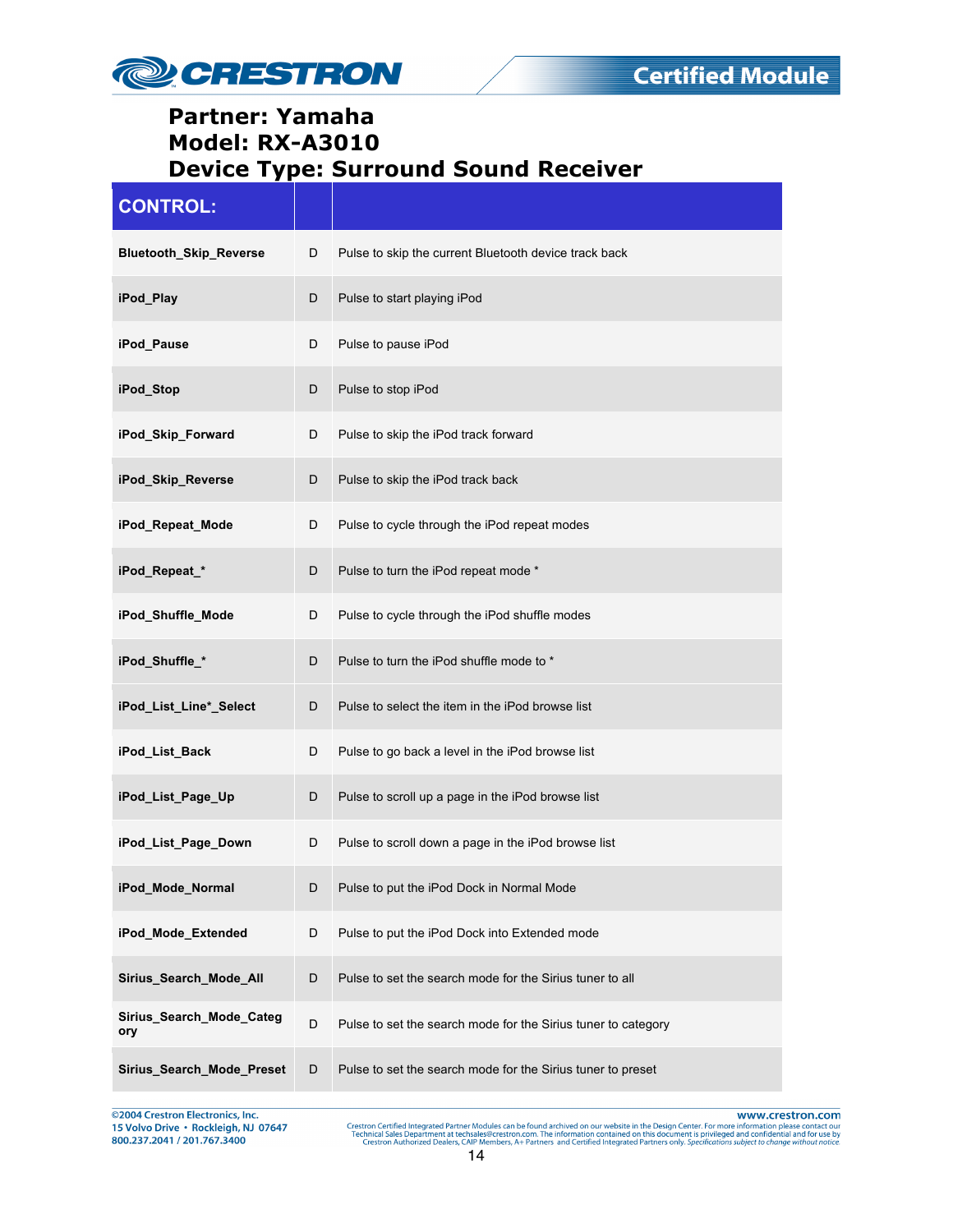

| <b>CONTROL:</b>                        |   |                                                                                      |
|----------------------------------------|---|--------------------------------------------------------------------------------------|
| Sirius Category Up                     | D | Pulse to move to the next station by the category                                    |
| Sirius_Category_Down                   | D | Pulse to move to the previous station by the category                                |
| Sirius_Preset_Up                       | D | Pulse to move the Sirius tuner to the next preset                                    |
| Sirius_Preset_Down                     | D | Pulse to move the Sirius tuner to the previous preset                                |
| Sirius_Preset_Mode_Recall              | D | Pulse to set the Sirius tuner to recall mode                                         |
| Sirius_Preset_Mode_Save                | D | Pulse to set the Sirius tuner to Save mode                                           |
| Sirius Preset *                        | D | Pulse to recall or save the current preset                                           |
| Sirius_Channel_Up                      | D | Pulse to channel up the Sirius tuner                                                 |
| Sirius_Channel_Down                    | D | Pulse to channel down the Sirius tuner                                               |
| Sirius_Keypad_*                        | D | Pulse to enter the digit to direct tune the Sirius tuner                             |
| Sirius_Memory_Preset_Auto<br>_Save     | D | Pulse to auto save the current USB station to the first available memory<br>location |
| Sirius_Memory_Preset_Loca<br>tion_Up   | D | Pulse to increment the memory location to store the current USB station              |
| Sirius_Memory_Preset_Loca<br>tion_Down | D | Pulse to decrement the memory location to store the current USB station              |
| Sirius Memory Preset Loca<br>tion_Save | D | Pulse to save the current Sirius Tuner station to the selected memory location       |
| iPod-USB_Play                          | D | Pulse to start playing iPod-USB                                                      |
| iPod-USB_Pause                         | D | Pulse to pause iPod-USB                                                              |
| iPod-USB Stop                          | D | Pulse to stop iPod-USB                                                               |
| iPod-USB_Skip_Forward                  | D | Pulse to skip the iPod-USB track forward                                             |
| iPod-USB_Skip_Reverse                  | D | Pulse to skip the iPod-USB track back                                                |

©2004 Crestron Electronics, Inc.<br>15 Volvo Drive • Rockleigh, NJ 07647<br>800.237.2041 / 201.767.3400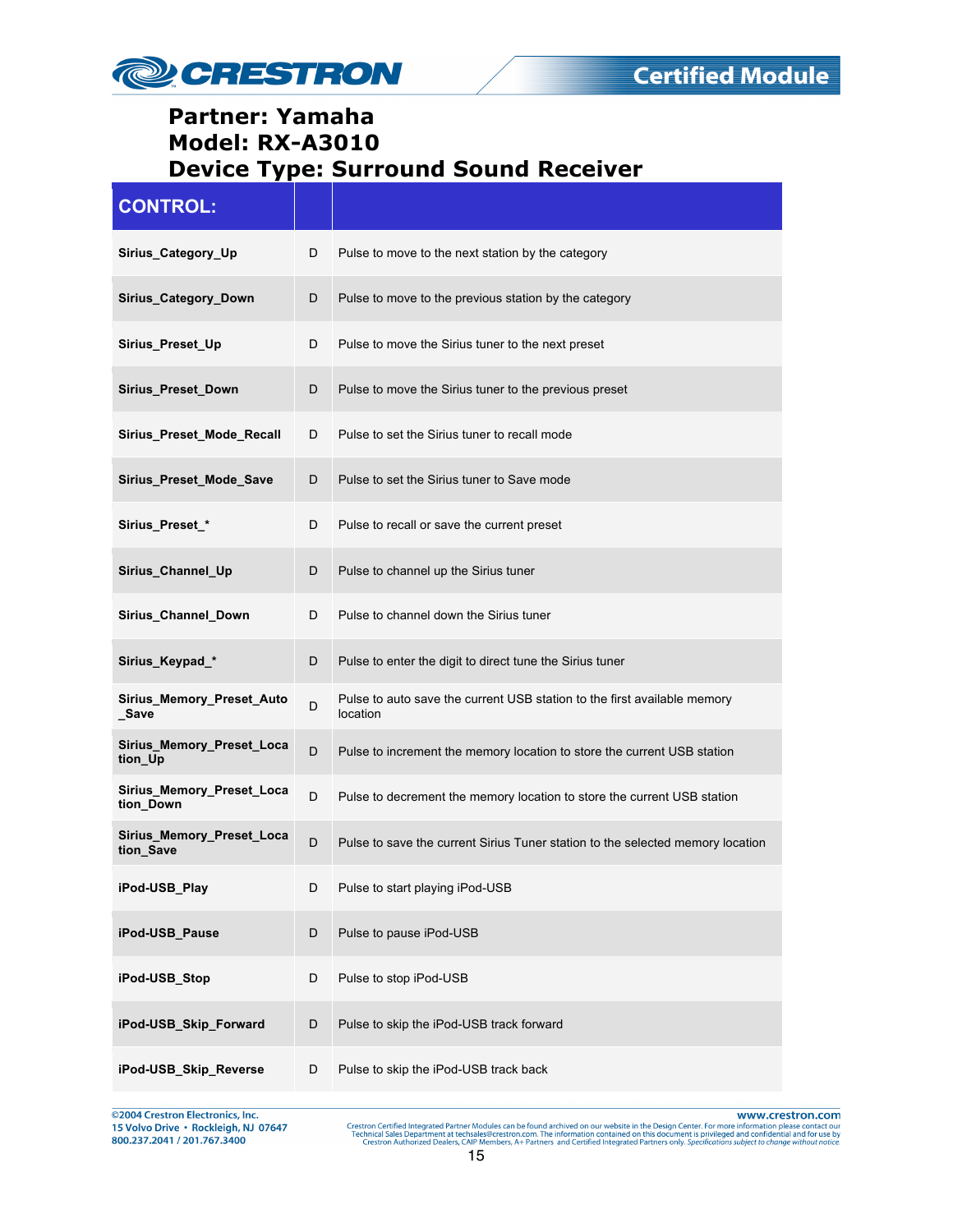

| <b>CONTROL:</b>            |   |                                                         |
|----------------------------|---|---------------------------------------------------------|
| iPod-USB_Repeat_Mode       | D | Pulse to cycle through the iPod-USB repeat modes        |
| iPod-USB_Repeat_*          | D | Pulse to turn the iPod-USB repeat mode *                |
| iPod-USB_Shuffle_Mode      | D | Pulse to cycle through the iPod-USB shuffle modes       |
| iPod-USB_Shuffle_*         | D | Pulse to turn the iPod-USB shuffle mode *               |
| iPod-USB_List_Line*_Select | D | Pulse to select the item in the iPod-USB browse list    |
| iPod-USB_List_Back         | D | Pulse to go back a level in the iPod-USB browse list    |
| iPod-USB_List_Page_Up      | D | Pulse to scroll up a page in the iPod-USB browse list   |
| iPod-USB_List_Page_Down    | D | Pulse to scroll down a page in the iPod-USB browse list |
| iPod-USB_Mode_Normal       | D | Pulse to put the iPod-USB Dock in Normal Mode           |
| iPod-USB_Mode_Extended     | D | Pulse to put the iPod-USB Dock into Extended mode       |
| IR_Up                      | D | Pulse to send the IR up command                         |
| IR_Down                    | D | Pulse to send the IR down command                       |
| IR Left                    | D | Pulse to send the IR left command                       |
| IR_Right                   | D | Pulse to send the IR right command                      |
| IR_Enter                   | D | Pulse to send the IR enter command                      |
| IR_On_Screen               | D | Pulse to send the IR on screen command                  |
| IR_Option                  | D | Pulse to send the IR option command                     |
| IR_Return                  | D | Pulse to send the IR return command                     |
| IR_Display                 | D | Pulse to send the IR display command                    |

@2004 Crestron Electronics, Inc.<br>15 Volvo Drive • Rockleigh, NJ 07647<br>800.237.2041 / 201.767.3400

www.crestron.com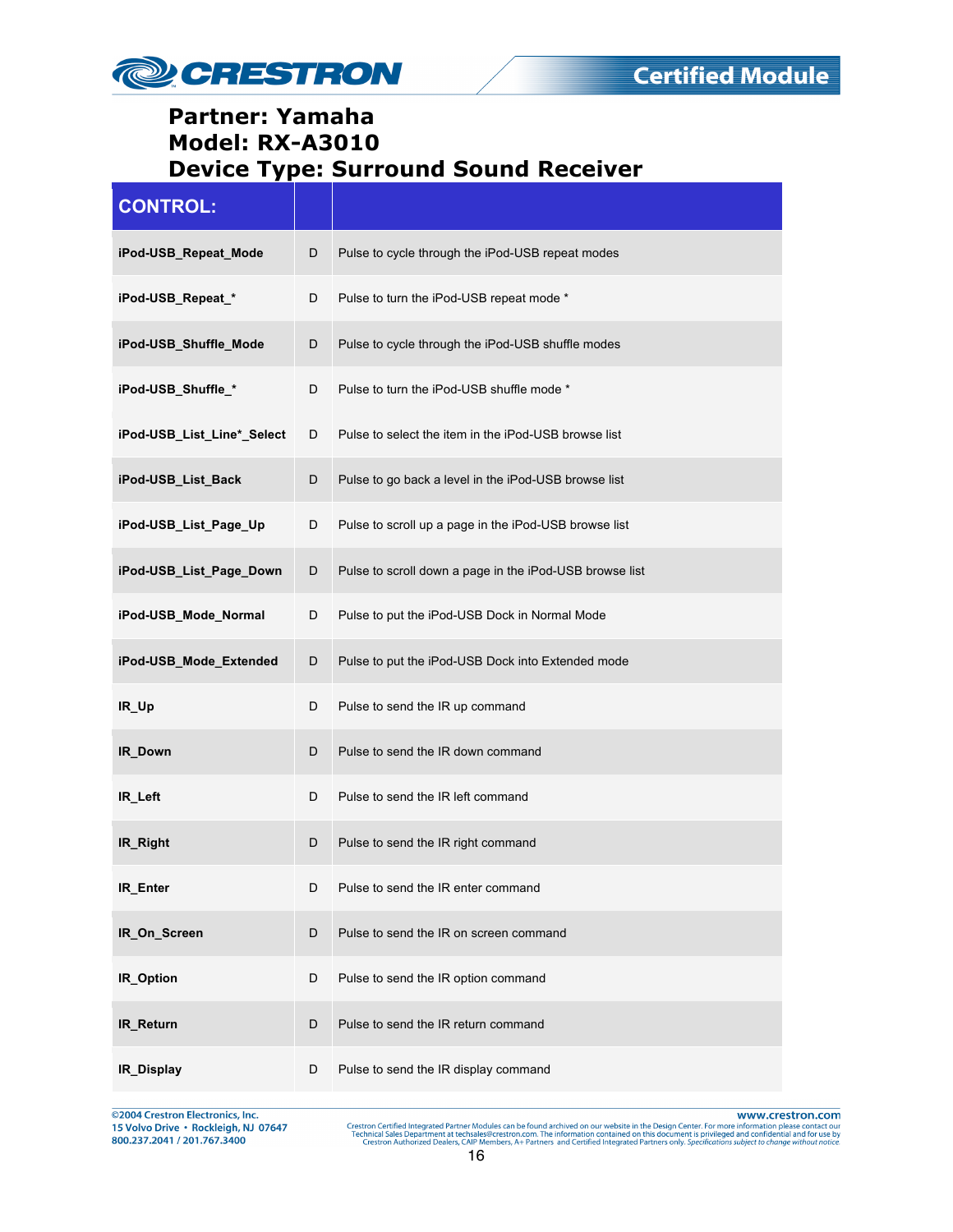

| <b>FEEDBACK:</b>                        |             |                                                            |
|-----------------------------------------|-------------|------------------------------------------------------------|
| Connect_FB                              | D           | High to indicate the module is connected.                  |
| Receiver_is_Initializing                | D           | High to indicate that the receiver is initializing         |
| System_Power_Is_On                      | D           | High to indicate that the receiver system power is on      |
| System_Power_Is_Standby                 | D           | High to indicate that the receiver system power is standby |
| System_Party_Mode_Is_On                 | D           | High to indicate that the receiver party mode is on        |
| System_Party_Mode_Is_Off                | D           | High to indicate that the receiver party mode is off       |
| Main_HDMI_Output_Configu<br>ration_Text | $\mathbf S$ | Displays the current HDMI output configuration             |
| Main_HDMI_Processor_Stat<br>e_Text      | S           | Displays the HDMI processors current state                 |
| Main HDMI Aspect Text                   | S           | Displays the HDMI outputs aspect ratio                     |
| Main_HDMI_Resolution_Text               | S           | Displays the HDMI outputs resolution                       |
| Main_Zone_Name_Text                     | S           | Displays the name stored in the receiver for the main zone |
| Main_Power_Is_On                        | D           | High to indicate the main zone power is on                 |
| Main_Power_Is_Standby                   | D           | High to indicate the main zone power is standby            |
| Main_Sleep_ls_Off                       | D           | High to indicate the main zone sleep timer is off          |
| Main_<br>Sleep_Is_120_Minutes           | D           | High to indicate the main zone sleep timer is 120 min      |
| Main_Sleep_ls_90_Minutes                | D           | High to indicate the main zone sleep timer is 90 min       |
| Main_Sleep_Is_60_Minutes                | D           | igh to indicate the main zone sleep timer is 60 min        |
| Main_Sleep_Is_30_Minutes                | D           | High to indicate the main zone sleep timer is 30 min       |

@2004 Crestron Electronics, Inc. 15 Volvo Drive · Rockleigh, NJ 07647 800.237.2041 / 201.767.3400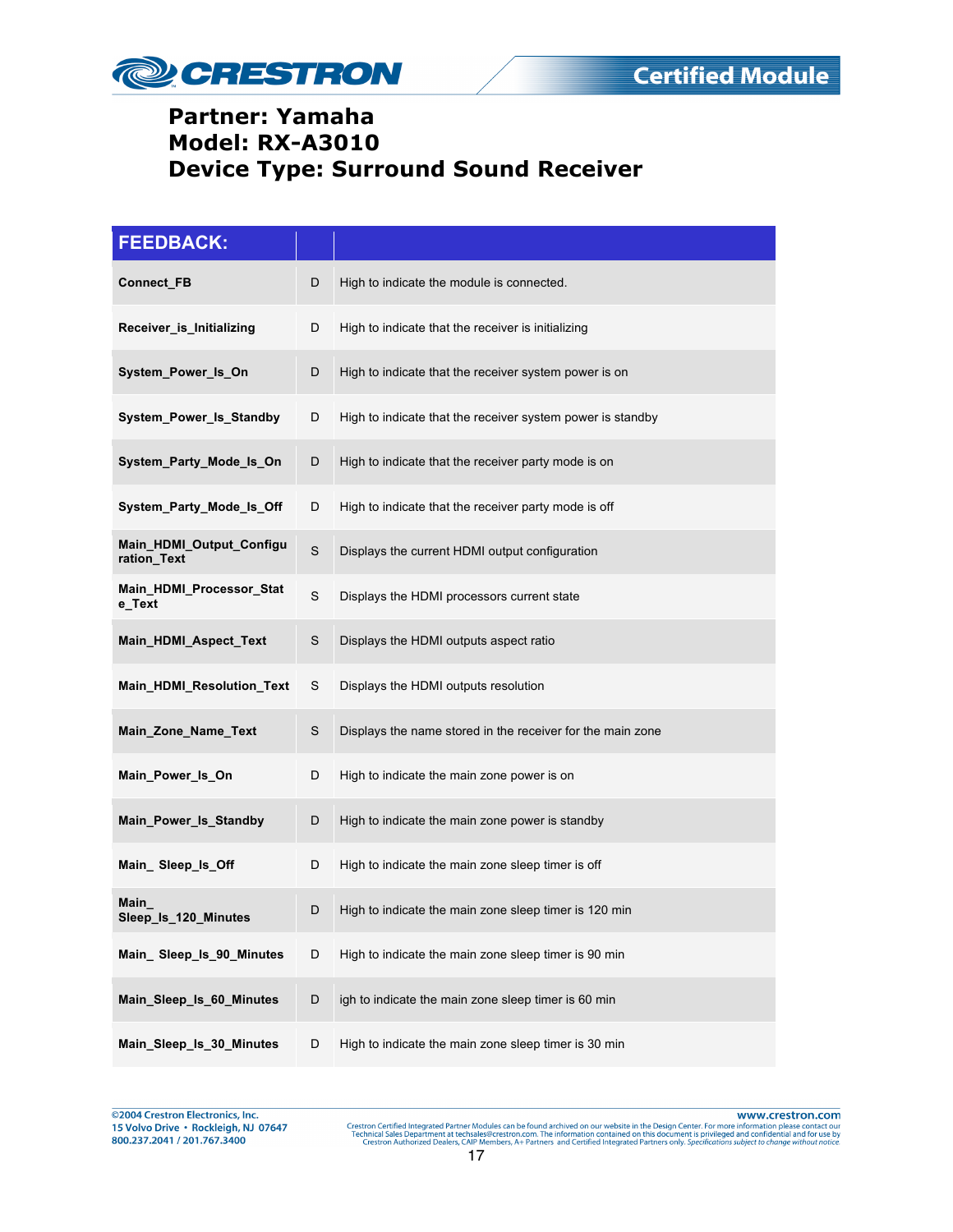

# **FEEDBACK:**

| _______                                   |             |                                                                   |
|-------------------------------------------|-------------|-------------------------------------------------------------------|
| Main_Sleep_Timer_Text                     | S           | Indicates the Main zone sleep timer time                          |
| Main_Volume_Level_Text                    | S           | Indicates the Main zone volume level                              |
| Main Initial Volume Mode i<br>s_On        | D           | High to indicate the main zone initial volume mode is on          |
| Main_Initial_Volume_Mode_i<br>s_Off       | D           | High to indicate the main zone initial volume mode is off         |
| Main_Mute_Is_On                           | D           | High to indicate the main zone is muted                           |
| Main_Input_Is *                           | D           | High to indicate the main zone is on *                            |
| Main_Scene_*_Name_Text                    | S           | Displays The Name For Main Zone Scene *                           |
| Main_Input_Audio_Type_Te<br>xt            | $\mathbf S$ | Displays the type of audio used for the main zone's current input |
| Main_Decoder_Mode_Text                    | S           | Displays the decoder mode for the surround processor              |
| Main_Pure_Direct_Mode_Sta<br>tus_Text     | S           | Displays the pure direct mode state                               |
| Main_Adaptive_Dynamic_Ra<br>nge_Mode_Text | S           | Displays the adaptive dynamic range mode state                    |
| Main_Lip_Sync_Mode_Statu<br>s_Text        | S           | Displays the lip sync mode state                                  |
| Main_Straight_Mode_Status<br>_Text        | S           | Displays the straight mode state                                  |
| Main_Sound_Program_Mode<br>$\_Text$       | $\mathbf S$ | Displays the sound program mode                                   |
| Main_Adaptive_DSP_Mode_<br>Text           | S           | Displays the adaptive dsp mode                                    |
| Main_3D_Cinema_Mode_Tex<br>t              | S           | Displays the 3d cinema mode                                       |
| Main_EX_Decoder_Mode_Te<br>xt             | $\mathbf S$ | Displays the ex decode mode                                       |
| Main_2Channel_Decoder_M<br>ode Text       | $\mathbf S$ | Displays the 2 Channel decode mode                                |
| Main_Enhancer_Mode_Text                   | $\mathbb S$ | Displays the Enhancer mode                                        |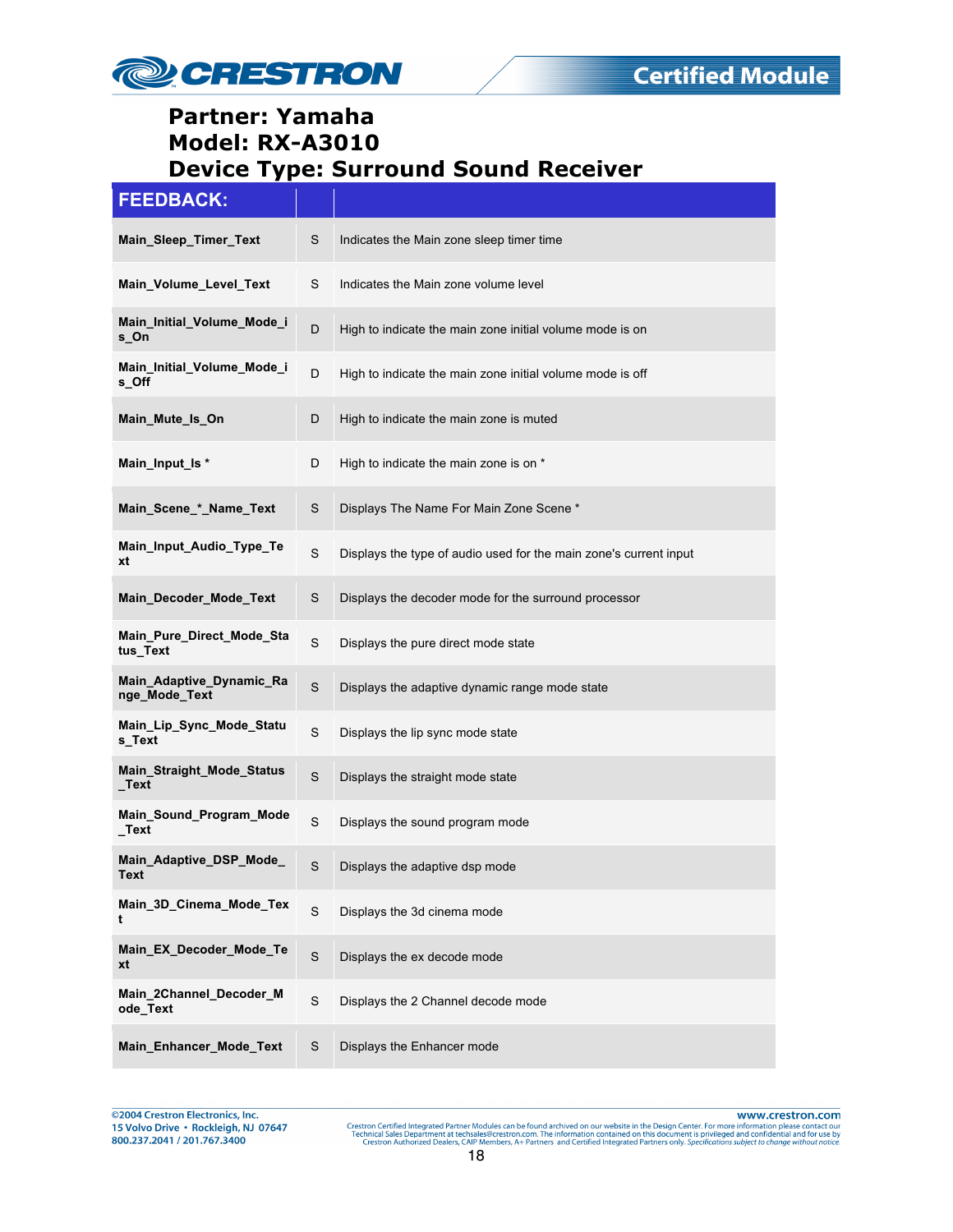

| <b>FEEDBACK:</b>                     |   |                                                          |
|--------------------------------------|---|----------------------------------------------------------|
| Zone* Name Text                      | S | Displays the name stored in the receiver for zone *      |
| Zone*_Power_Is_On                    | D | High to indicate the zone * power is on                  |
| Zone*_Power_Is_Standby               | D | High to indicate the zone * power is standby             |
| Zone*_Sleep_Timer_Text               | D | Indicates the Zone * sleep timer time                    |
| ZoneΩ_Sleep_is_Off                   | D | High to indicate the zone * sleep timer is off           |
| Zone*_Sleep_ls_120_Minute<br>s       | D | High to indicate the zone * sleep timer is 120 min       |
| Zone*_Sleep_Is_90_Minutes            | D | High to indicate the zone * sleep timer is 90 min        |
| Zone*_Sleep_ls_60_Minutes            | D | High to indicate the zone * sleep timer is 60 min        |
| Zone*_Sleep_ls_30_Minutes            | D | High to indicate the zone * sleep timer is 30 min        |
| Zone*_Volume_Level_Text              | S | Indicates the zone * volume level                        |
| Zone*_Volume_Is_Variable             | D | High to indicate that zone * has a fixed volume level    |
| Zone*_Volume_Is_Variable             | D | High to indicate that zone * has a variable volume level |
| Zone*<br>Initial_Volume_Mode_is_On   | D | High to indicate zone * initial volume mode is on        |
| Zone*_Initial_Volume_Mode<br>_is_Off | D | High to indicate zone * initial volume mode is off       |
| Zone*_Mute_Is_On                     | D | High to indicate the zone * is muted                     |
| Zone*_input_ls *                     | D | High to indicate zone * input is on *                    |
| Zone*_Scene_*_Name_Text              | S | Displays The Name For Zone 2 Scene *                     |
| Tuner_Band_Is_FM                     | D | High to indicate that the tuner is on the fm band        |
| Tuner_Band_Is_AM                     | D | High to indicate that the tuner is on the am band        |

@2004 Crestron Electronics, Inc.<br>15 Volvo Drive • Rockleigh, NJ 07647 800.237.2041 / 201.767.3400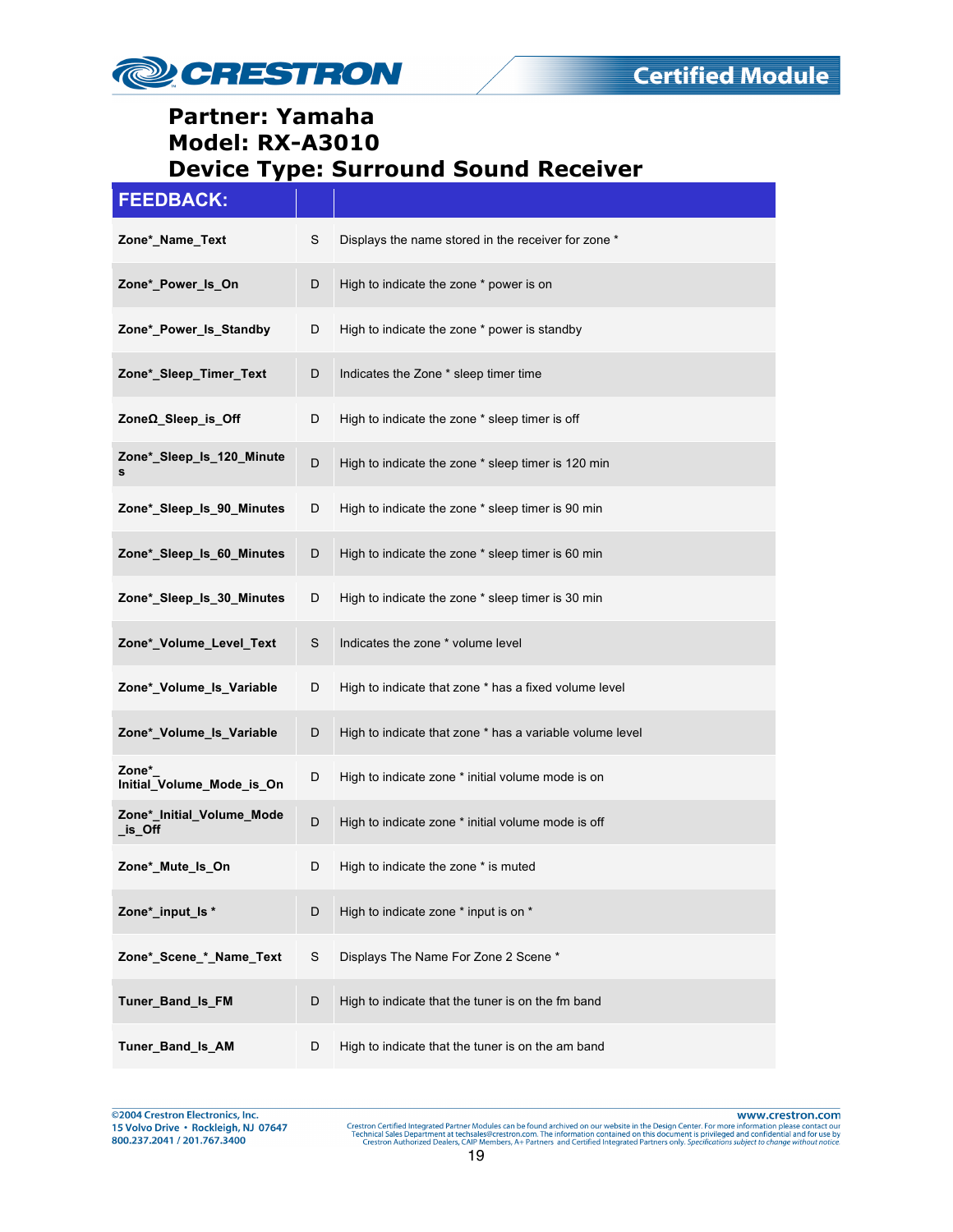

#### **FEEDBACK:**

| Tuner Preset Mode Is Rec<br>all         | S           | High to indicate that the tuner preset mode is recall                                       |
|-----------------------------------------|-------------|---------------------------------------------------------------------------------------------|
| Tuner_Preset_Mode_Is_Sav<br>е           | D           | High to indicate that the tuner preset mode is save                                         |
| Tuner_Audio_Mode_Is_Mon<br>$\mathbf{o}$ | D           | High to indicate that the tuner audio mode is mono                                          |
| Tuner_Audio_Mode_Is_Stere<br>o          | D           | High to indicate that the tuner audio mode is stereo                                        |
| Tuner Preset Is *                       | D           | High to indicate that tuner preset * is active                                              |
| Tuner_Mode_Is_Auto                      | D           | High to indicate that the tuner mode is auto                                                |
| <b>Tuner Mode Is Manual</b>             | D           | High to indicate that the tuner mode is manual                                              |
| Tuner_Station_Is_Tuned                  | D           | High to indicate that the station is tuned                                                  |
| Tuner_Station_Is_Stereo                 | D           | High to indicate that the current station is in stereo                                      |
| Tuner_Station_Is_Mono                   | D           | High to indicate that the current station is in mono                                        |
| Tuner_Station_Is_HD                     | D           | High to indicate that the current station is in HD                                          |
| Tuner_HD_Program_*_Is_Av<br>ailable     | D           | High when HD program * is available for selection                                           |
| Tuner_HD_Program_*_Is_Av<br>ailable     | D           | Is High To indicate that the currently tuned station has available HD Programs<br>to select |
| Tuner_Keypad_Value                      | Α           | Shows The Value for Tuner Direct Tune Function                                              |
| Tuner_Current_Frequency_T<br>ext        | $\mathbf S$ | Shows The Currently Tuned Frequency                                                         |
| Tuner_Current_Program_Nu<br>mber Text   | S           | Shows The Currently Tuned Program Number                                                    |
| Tuner_Current_Program_Ty<br>pe_Text     | $\mathbf S$ | Shows The Currently Tuned Program Type                                                      |
| Tuner_Current_Song_Text                 | S           | Shows The Currently Tuned Song                                                              |
| Tuner_Current_Artist_Text               | S           | Shows The Currently Tuned Artist                                                            |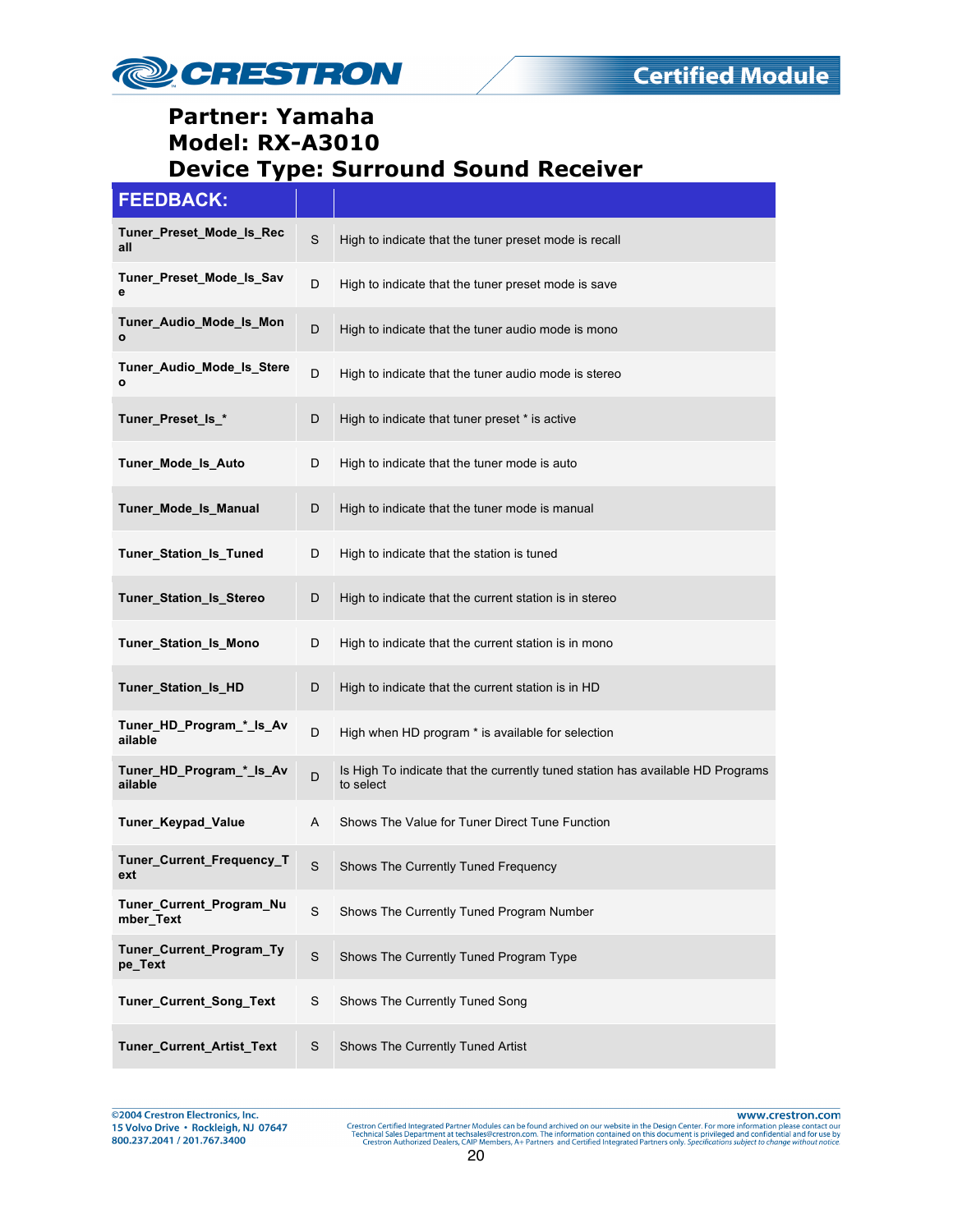

# **FEEDBACK:**

| Tuner_Current_Album_Text           | S           | Shows The Currently Tuned Album                                                                          |
|------------------------------------|-------------|----------------------------------------------------------------------------------------------------------|
| Pandora_Is_Not_Ready               | D           | High to indicate that there is an error with Pandora                                                     |
| Pandora_Is_Ready                   | D           | High to indicate that Pandora is ready to be used                                                        |
| Pandora_Is_Playing                 | D           | High to indicate that Pandora is playing                                                                 |
| Pandora_Is_Paused                  | D           | High to indicate that Pandora is paused                                                                  |
| Pandora_Is_Stopped                 | D           | High to indicate that Pandora is stopped                                                                 |
| Pandora_Current_Song_Tex<br>t      | $\mathbf S$ | Displays the current Pandora song name                                                                   |
| Pandora Current Album Te<br>xt     | $\mathbf S$ | Displays the current Pandora album name                                                                  |
| Pandora_Current_Station_T<br>ext   | S           | Displays the current Pandora station                                                                     |
| Pandora_Is_Thumbed_Up              | D           | High to indicate that the feedback for the current song is thumbs up                                     |
| Pandora_List_Layer_Text            | S           | Displays the current layer of the Pandora browse list                                                    |
| Pandora_List_Name_Text             | S           | Displays the current layer name of the Pandora browse list                                               |
| Pandora_List_Line*_Text            | S           | Displays the information of the Pandora browse list line *                                               |
| Pandora_Line_*_Is_Availabl<br>е    | D           | High to indicate that the current line is selectable.                                                    |
| Pandora_Memory_Preset_Lo<br>cation | A           | Location to which the current Pandora station will be stored when the Memory<br>save button is triggered |
| Napster_Is_Not_Ready               | D           | High to indicate that there is an error with Napster                                                     |
| Napster_Is_Ready                   | D           | High to indicate that Napster is ready to be used                                                        |
| Napster_Is_Playing                 | D           | High to indicate that Napster is playing                                                                 |
| Napster_Is_Stopped                 | D           | High to indicate that Napster is stopped                                                                 |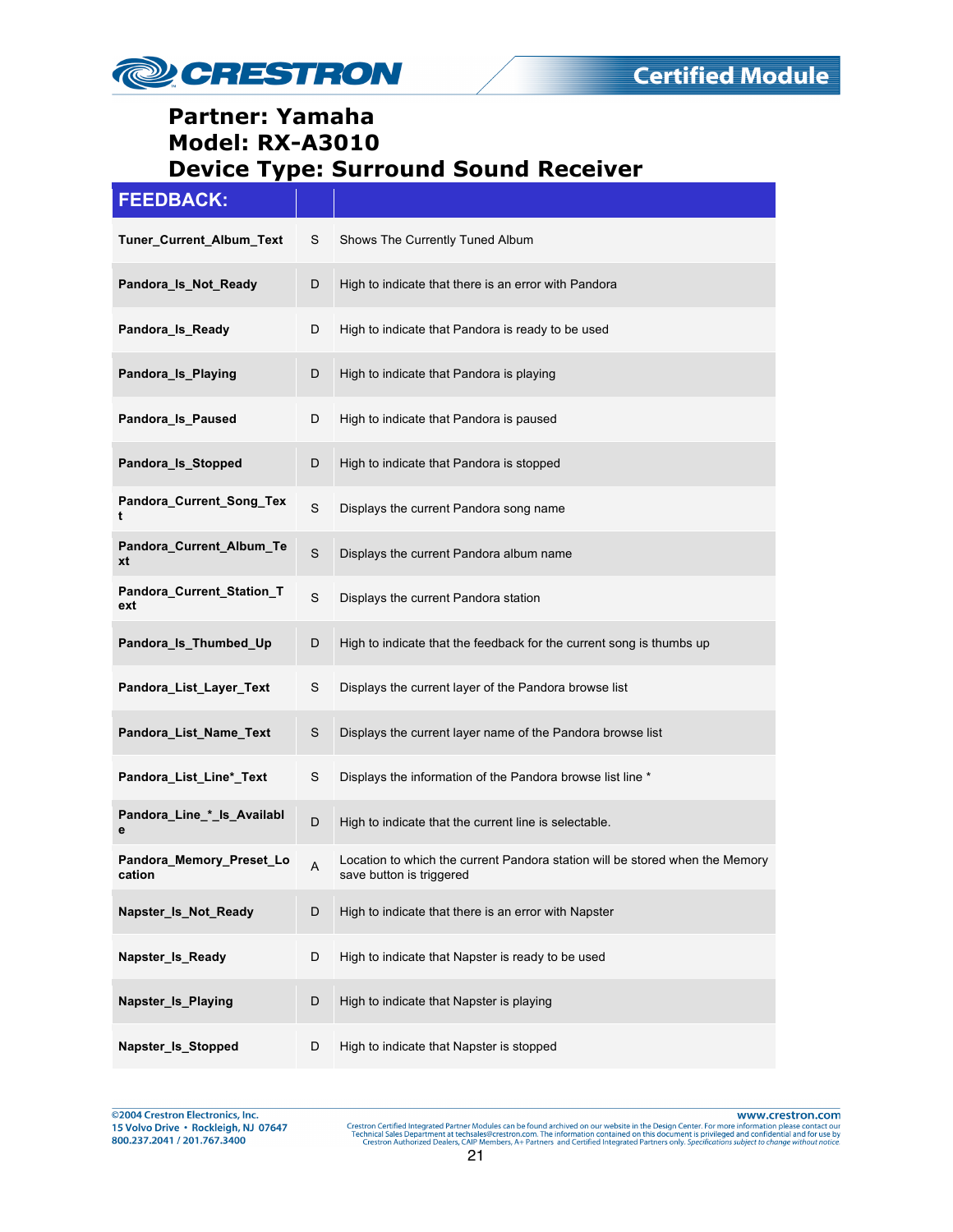

| <b>FEEDBACK:</b>                   |             |                                                                                                          |
|------------------------------------|-------------|----------------------------------------------------------------------------------------------------------|
| Napster_Repeat_Mode_Text           | S           | Displays the current repeat mode for Napster                                                             |
| Napster_Shuffle_Mode_Text          | S           | Displays the current shuffle mode for Napster                                                            |
| Napster_Current_Song_Text          | S           | Displays the current song for Napster                                                                    |
| Napster_Current_Artist_Text        | S           | Displays the current artist for Napster                                                                  |
| Napster_Current_Album_Te<br>xt     | S           | Displays the current album for Napster                                                                   |
| Napster_List_Layer_Text            | S           | Displays the Napster list layer info for the Napster browse list                                         |
| Napster_List_Name_Text             | S           | Displays the Napster list layer name for the Napster browse list                                         |
| Napster_List_Line*_Text            | S           | Displays the information of the Napster browse list line *                                               |
| Napster_Line_*_ls_Available        | D           | High to indicate that the current line is selectable                                                     |
| Napster_Memory_Preset_Lo<br>cation | A           | Location to which the current Napster station will be stored when the Memory<br>save button is triggered |
| Siriusir_Is_Not_Ready              | D           | High to indicate that there is an error with Siriusir                                                    |
| Siriusir_Is_Ready                  | D           | High to indicate that Siriusir is ready to be used                                                       |
| Siriusir_Is_Playing                | D           | High to indicate that Siriusir is playing                                                                |
| Siriusir_Is_Stopped                | D           | High to indicate that Siriusir is stopped                                                                |
| Siriusir_Current_Song_Text         | S           | Displays the current song for Siriusir                                                                   |
| Siriusir_Current_Artist_Text       | S           | Displays the current artist for Siriusir                                                                 |
| Siriusir_Current_Album_Tex<br>t    | $\mathbf S$ | Displays the current album for Siriusir                                                                  |
| Siriusir_Current_Channel_T<br>ext  | $\mathbf S$ | Displays the current channel for Siriusir                                                                |
| Siriusir_List_Layer_Text           | S           | Displays the Siriusir list layer info for the Siriusir browse list                                       |

@2004 Crestron Electronics, Inc.<br>15 Volvo Drive • Rockleigh, NJ 07647 800.237.2041 / 201.767.3400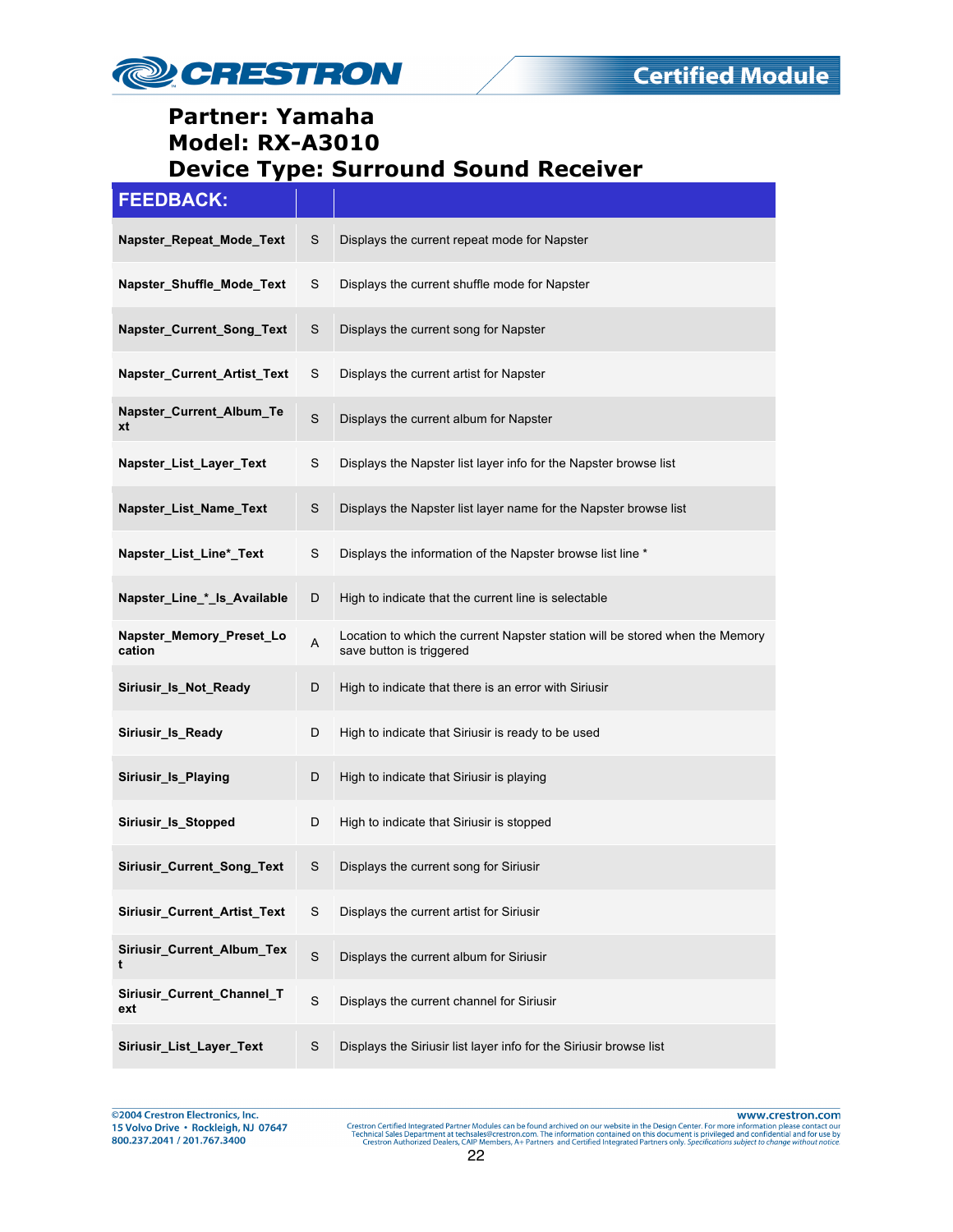

| <b>FEEDBACK:</b>                    |               |                                                                                                           |
|-------------------------------------|---------------|-----------------------------------------------------------------------------------------------------------|
| Siriusir_List_Name_Text             | S             | Displays the Siriusir list layer name for the Siriusir browse list                                        |
| Siriusir_List_Line*_Text            | S             | Displays the information of the Siriusir browse list line *                                               |
| Siriusir_Line_*_Is_Available        | D             | High to indicate that the current line is selectable                                                      |
| Siriusir_Memory_Preset_Loc<br>ation | A             | Location to which the current Siriusir station will be stored when the Memory<br>save button is triggered |
| Rhapsody_Is_Not_Ready               | D             | High to indicate that there is an error with Rhapsody                                                     |
| Rhapsody_Is_Ready                   | D             | High to indicate that Rhapsody is ready to be used                                                        |
| Rhapsody Is Playing                 | D             | High to indicate that Rhapsody is playing                                                                 |
| Rhapsody_Is_Paused                  | D             | High to indicate that Rhapsody is paused                                                                  |
| Rhapsody_Is_Stopped                 | D             | High to indicate that Rhapsody is stopped                                                                 |
| Rhapsody Repeat Mode Te<br>xt       | S             | Displays the current repeat mode for Rhapsody                                                             |
| Rhapsody_Shuffle_Mode_Te<br>xt      | S             | Displays the current shuffle mode for Rhapsody                                                            |
| Rhapsody_Current_Song_Te<br>xt      | S             | Displays the current song for Rhapsody                                                                    |
| Rhapsody_Current_Artist_T<br>ext    | S             | Displays the current artist for Rhapsody                                                                  |
| Rhapsody_Current_Album_<br>Text     | S             | Displays the current album for Rhapsody                                                                   |
| Rhapsody_List_Layer_Text            | S             | Displays the Rhapsody list layer info for the Rhapsody browse list                                        |
| Rhapsody List Name Text             | S             | Displays the Rhapsody list layer name for the Rhapsody browse list                                        |
| Rhapsody_List_Line*_Text            | ${\mathsf S}$ | Displays the information of the Rhapsody browse list line *                                               |
| Rhapsody_Line_*_Is_Availa<br>ble    | D             | High to indicate that the current line is selectable                                                      |
| Rhapsody_Memory_Preset_<br>Location | A             | Location to which the current Rhapsody station will be stored when the<br>Memory save button is triggered |

@2004 Crestron Electronics, Inc.<br>15 Volvo Drive • Rockleigh, NJ 07647 800.237.2041 / 201.767.3400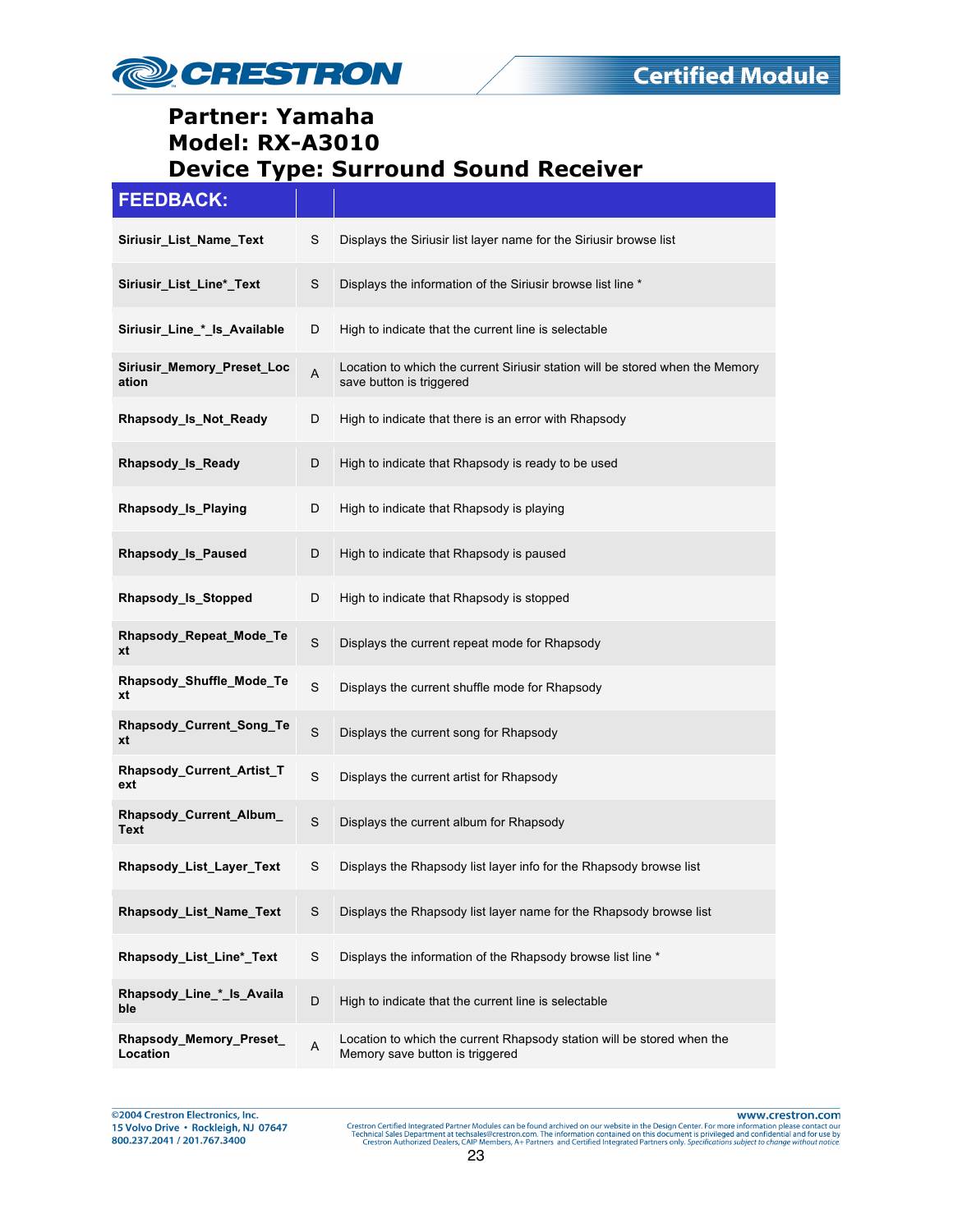

| <b>FEEDBACK:</b>              |   |                                                                                                     |
|-------------------------------|---|-----------------------------------------------------------------------------------------------------|
| PC_Is_Not_Ready               | D | High to indicate that there is an error with PC                                                     |
| PC_Is_Ready                   | D | High to indicate that PC is ready to be used                                                        |
| PC_Is_Playing                 | D | High to indicate that PC is playing                                                                 |
| PC_Is_Paused                  | D | High to indicate that PC is paused                                                                  |
| PC_ls_Stopped                 | D | High to indicate that PC is stopped                                                                 |
| PC_Repeat_Mode_Text           | S | Displays the current repeat mode for PC                                                             |
| PC_Shuffle_Mode_Text          | S | Displays the current shuffle mode for PC                                                            |
| PC_Current_Song_Text          | S | Displays the current song for PC                                                                    |
| PC_Current_Artist_Text        | S | Displays the current artist for PC                                                                  |
| PC_Current_Album_Text         | S | Displays the current album for PC                                                                   |
| PC_List_Layer_Text            | S | Displays the PC list layer info for the PC browse list                                              |
| PC_List_Name_Text             | S | Displays the PC list layer name for the PC browse list                                              |
| PC_List_Line*_Text            | S | Displays the information of the PC browse list line *                                               |
| PC_Line_*_Is_Available        | D | High to indicate that the current line is selectable                                                |
| PC_Memory_Preset_Locatio<br>n | A | Location to which the current PC station will be stored when the Memory save<br>button is triggered |
| Net_Radio_Is_Not_Ready        | D | High to indicate that there is an error with Net Radio                                              |
| Net_Radio_Is_Ready            | D | High to indicate that Net Radio is ready to be used                                                 |
| Net_Radio_Is_Playing          | D | High to indicate that Net Radio is playing                                                          |
| Net_Radio_Is_Stopped          | D | High to indicate that Net Radio is stopped                                                          |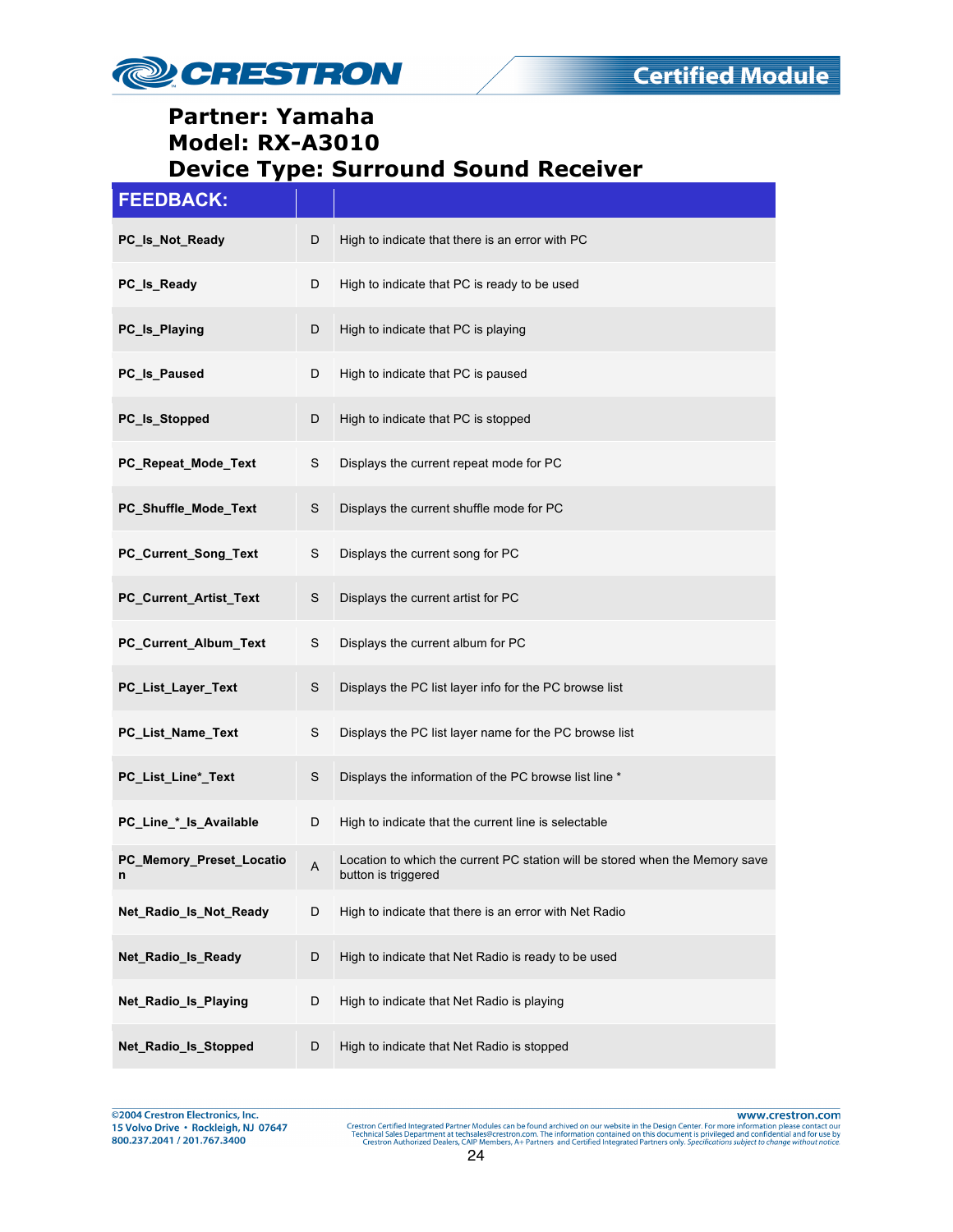

| <b>FEEDBACK:</b>                        |             |                                                                                                            |
|-----------------------------------------|-------------|------------------------------------------------------------------------------------------------------------|
| Net_Radio_Current_Song_T<br>ext         | S           | Displays the current song for Net Radio                                                                    |
| Net Radio Current Artist T<br>ext       | $\mathbf S$ | Displays the current artist for Net Radio                                                                  |
| Net_Radio_List_Layer_Text               | S           | Displays the Net Radio list layer info for the Net Radio browse list                                       |
| Net_Radio_List_Name_Text                | S           | Displays the Net Radio list layer name for the Net Radio browse list                                       |
| Net_Radio_List_Line*_Text               | S           | Displays the information of the Net Radio browse list line *                                               |
| Net_Radio_Line_*_Available<br><b>FB</b> | D           | High to indicate that the current line is selectable                                                       |
| Net_Radio_Memory_Preset_<br>Location    | A           | Location to which the current Net Radio station will be stored when the<br>Memory save button is triggered |
| USB_Is_Not_Ready                        | D           | High to indicate that there is an error with USB                                                           |
| USB_Is_Ready                            | D           | High to indicate that USB is ready to be used                                                              |
| USB_Is_Playing                          | D           | High to indicate that USB is playing                                                                       |
| <b>USB_Is_Paused</b>                    | D           | High to indicate that USB is paused                                                                        |
| USB_Is_Stopped                          | D           | High to indicate that USB is stopped                                                                       |
| USB_Repeat_Mode_Text                    | S           | Displays the current repeat mode for USB                                                                   |
| USB_Shuffle_Mode_Text                   | S           | Displays the current shuffle mode for USB                                                                  |
| <b>USB_Current_Song_Text</b>            | S           | Displays the current song for USB                                                                          |
| USB_Current_Artist_Text                 | S           | Displays the current artist for USB                                                                        |
| USB_Current_Album_Text                  | $\mathbb S$ | Displays the current album for USB                                                                         |
| USB_List_Layer_Text                     | $\mathbb S$ | Displays the USB list layer info for the USB browse list                                                   |
| USB_List_Name_Text                      | $\mathsf S$ | Displays the USB list layer name for the USB browse list                                                   |

@2004 Crestron Electronics, Inc.<br>15 Volvo Drive • Rockleigh, NJ 07647 800.237.2041 / 201.767.3400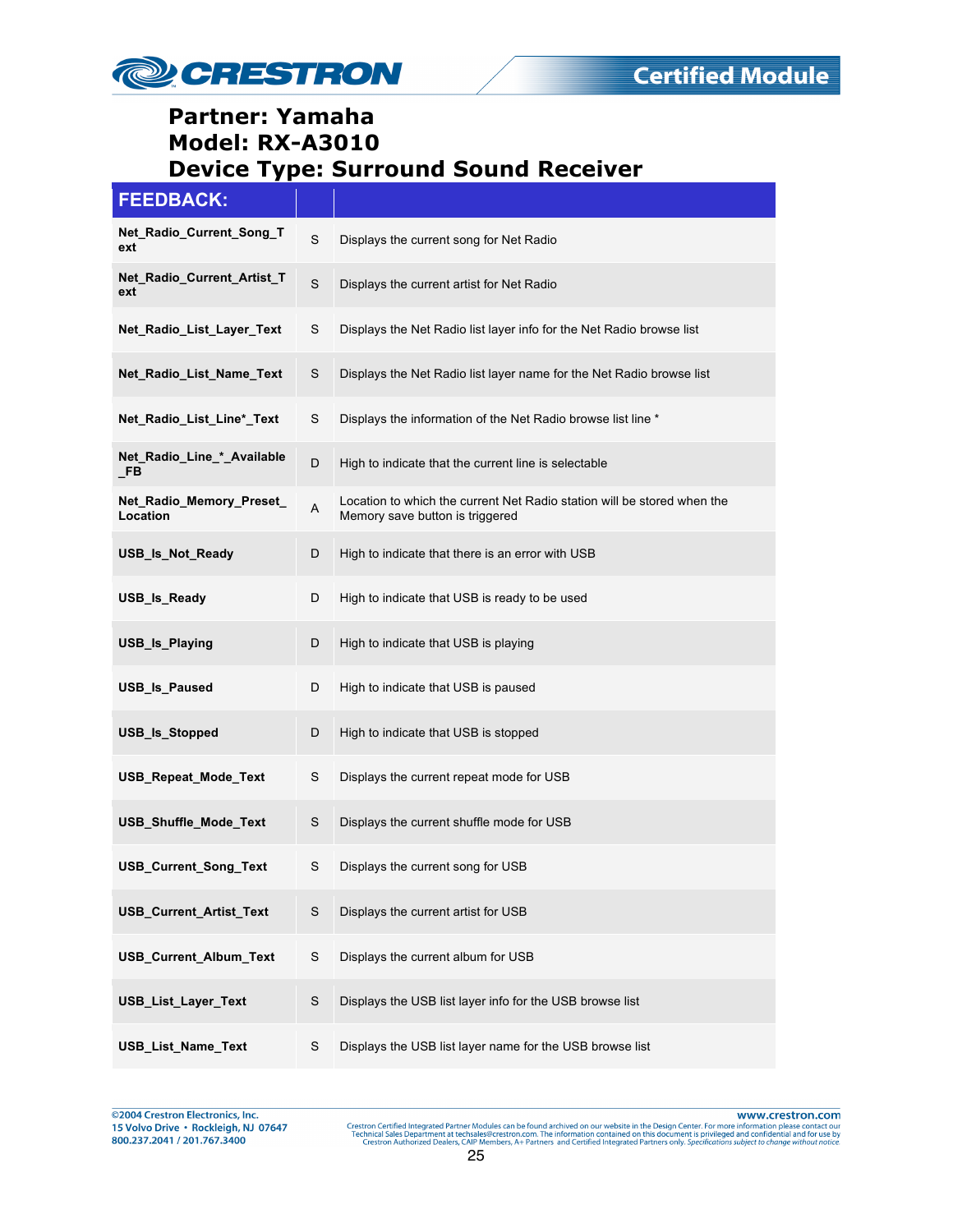

| <b>FEEDBACK:</b>               |             |                                                                                                      |
|--------------------------------|-------------|------------------------------------------------------------------------------------------------------|
| USB_List_Line*_Text            | S           | Displays the information of the USB browse list line *                                               |
| USB_Line_*_ls_Available        | D           | High to indicate that the current line is selectable                                                 |
| USB_Memory_Preset_Locati<br>on | A           | Location to which the current USB station will be stored when the Memory<br>save button is triggered |
| Bluetooth_Is_Not_Ready         | D           | High to indicate that the Bluetooth device is not ready                                              |
| <b>Bluetooth_Is_Ready</b>      | D           | High to indicate that the Bluetooth device is ready                                                  |
| iPod_ls_Not_Ready              | D           | High to indicate that there is an error with the iPod dock                                           |
| iPod_ls_Ready                  | D           | High to indicate that iPod is ready to be used                                                       |
| iPod_ls_Playing                | D           | High to indicate that iPod is playing                                                                |
| iPod_ls_Paused                 | D           | High to indicate that iPod is paused                                                                 |
| iPod_ls_Stopped                | D           | High to indicate that iPod is stopped                                                                |
| iPod_Repeat_Mode_Text          | S           | Displays the current repeat mode for iPod                                                            |
| iPod_Shuffle_Mode_Text         | S           | Displays the current shuffle mode for iPod                                                           |
| iPod_Current_Song_Text         | S           | Displays the current song for iPod                                                                   |
| iPod_Current_Artist_Text       | S           | Displays the current artist for iPod                                                                 |
| iPod_Current_Album_Text        | S           | Displays the current album for iPod                                                                  |
| iPod_List_Layer_Text           | S           | Displays the iPod list layer info for the iPod browse list                                           |
| iPod_List_Name_Text            | $\mathbf S$ | Displays the iPod list layer name for the iPod browse list                                           |
| iPod_List_Line*_Text           | S           | Displays the information of the iPod browse list line *                                              |
| iPod_Line_*_ls_Available       | D           | High to indicate that the current line is selectable                                                 |

@2004 Crestron Electronics, Inc. 15 Volvo Drive · Rockleigh, NJ 07647 800.237.2041 / 201.767.3400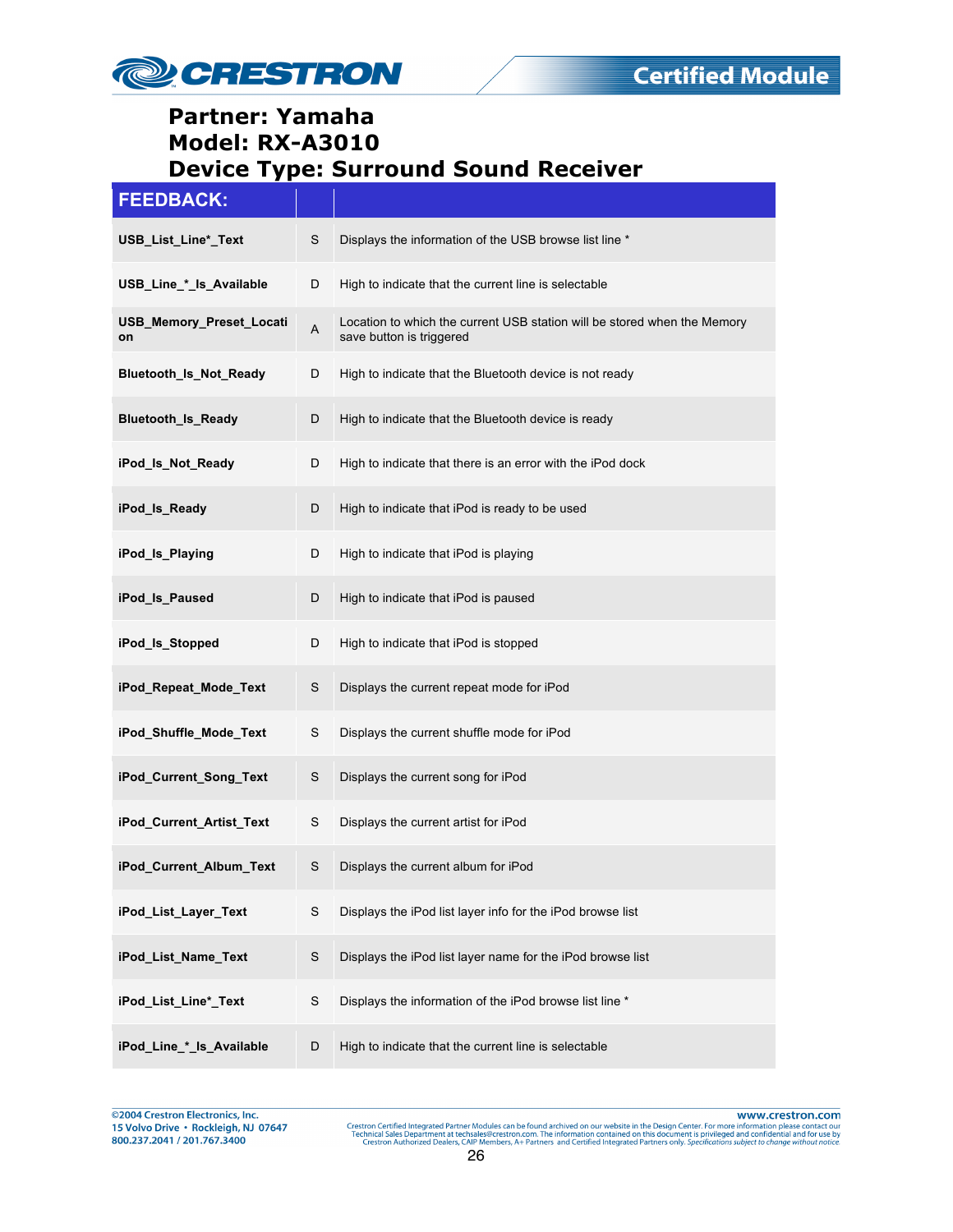

#### **FEEDBACK:**

| iPod_Mode_Is_Normal                           | D           | High to indicate that the iPod dock is in normal mode                                                   |
|-----------------------------------------------|-------------|---------------------------------------------------------------------------------------------------------|
| iPod_Mode_Is_Extended                         | D           | High to indicate that the iPod dock is in extended mode                                                 |
| Sirius_Is_Not_Ready                           | D           | High to indicate that the Sirius tuner is not ready                                                     |
| Sirius Is Ready                               | D           | High to indicate that the Sirius tuner is ready                                                         |
| Sirius_Search_Mode_Is_All_<br><b>Channels</b> | D           | High to indicate that the Sirius tuner search mode is set to all                                        |
| Sirius_Search_Mode_Is_Cat<br>egory            | D           | High to indicate that the Sirius tuner search mode is set to category                                   |
| Sirius_Search_Mode_Is_Pre<br>set              | D           | High to indicate that the Sirius tuner search mode is set to preset                                     |
| Sirius Preset Mode Is<br>Recall               | D           | High to indicate that the Sirius tuner search mode is set to recall                                     |
| Sirius_Preset_Mode_Is_Sav<br>е                | D           | High to indicate that the Sirius tuner search mode is set to save                                       |
| Sirius_Preset_ls_*                            | D           | High to indicate that preset * is tuned                                                                 |
| Sirius_keypad_value                           | A           | Shows The Value for Sirius Tuner Direct Tune Function                                                   |
| Sirius_Memory_Preset_Loca<br>tion             | A           | Location to which the current Sirius station will be stored when the Memory<br>save button is triggered |
| Sirius_Parental_Lock_Is_On                    | D           | High to indicate that the Sirius parental lock is on                                                    |
| Sirius_Parental_Lock_Is_Off                   | D           | High to indicate that the Sirius parental lock is off                                                   |
| Sirius_Antenna_Level_Text                     | S           | Indicates the antenna level for the Sirius tuner                                                        |
| Sirius_Current_Catagory_Te<br>xt              | S           | Indicates the current station category                                                                  |
| Sirius_Current_Channel_Nu<br>mber Text        | $\mathbf S$ | Indicates the current station channel number                                                            |
| Sirius_Current_Channel_Na<br>me Text          | S           | Indicates the current station channel name                                                              |
| Sirius_Current_Artist_Text                    | S           | Indicates the current artist name                                                                       |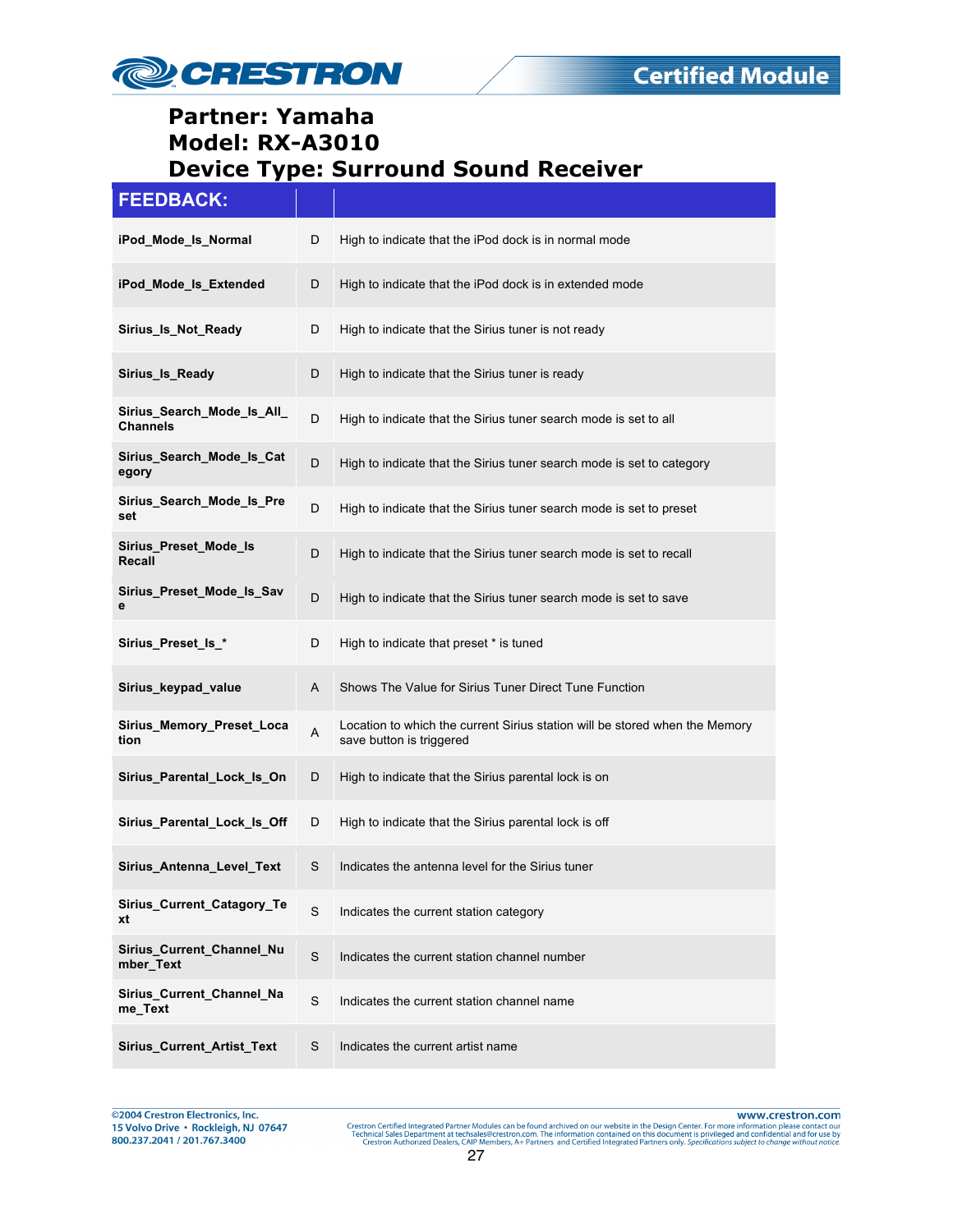

| <b>FEEDBACK:</b>                 |             |                                                                |
|----------------------------------|-------------|----------------------------------------------------------------|
| Sirius_Current_Song_Text         | S           | Indicates the current song name                                |
| Sirius_Current_Composer_T<br>ext | $\mathbf S$ | Indicates the current song name                                |
| iPod-USB_Is_Not_Ready            | D           | High to indicate that there is an error with the iPod-USB dock |
| iPod-USB Is Ready                | D           | High to indicate that iPod-USB is ready to be used             |
| iPod-USB_Is_Playing              | D           | High to indicate that iPod-USB is playing                      |
| iPod-USB_Is_Paused               | D           | High to indicate that iPod-USB is paused                       |
| iPod-USB_Is_Stopped              | D           | High to indicate that iPod-USB is stopped                      |
| iPod-<br>USB_Repeat_Mode_Text    | $\mathsf S$ | Displays the current repeat mode for iPod-USB                  |
| iPod-<br>USB_Shuffle_Mode_Text   | S           | Displays the current shuffle mode for iPod-USB                 |
| iPod_Current_Song_Text           | S           | Displays the current song for iPod                             |
| iPod_Current_Artist_Text         | S           | Displays the current artist for iPod                           |
| iPod_Current_Album_Text          | S           | Displays the current album for iPod                            |
| iPod_List_Layer_Text             | S           | Displays the iPod list layer info for the iPod browse list     |
| iPod_List_Name_Text              | $\mathsf S$ | Displays the iPod list layer name for the iPod browse list     |
| iPod_List_Line*_Text             | S           | Displays the information of the iPod browse list line *        |
| iPod Line * Is Available         | D           | High to indicate that the current line is selectable           |
| iPod_Mode_Is_Normal              | D           | High to indicate that the iPod dock is in normal mode          |
| iPod_Mode_Is_Extended            | D           | High to indicate that the iPod dock is in extended mode        |